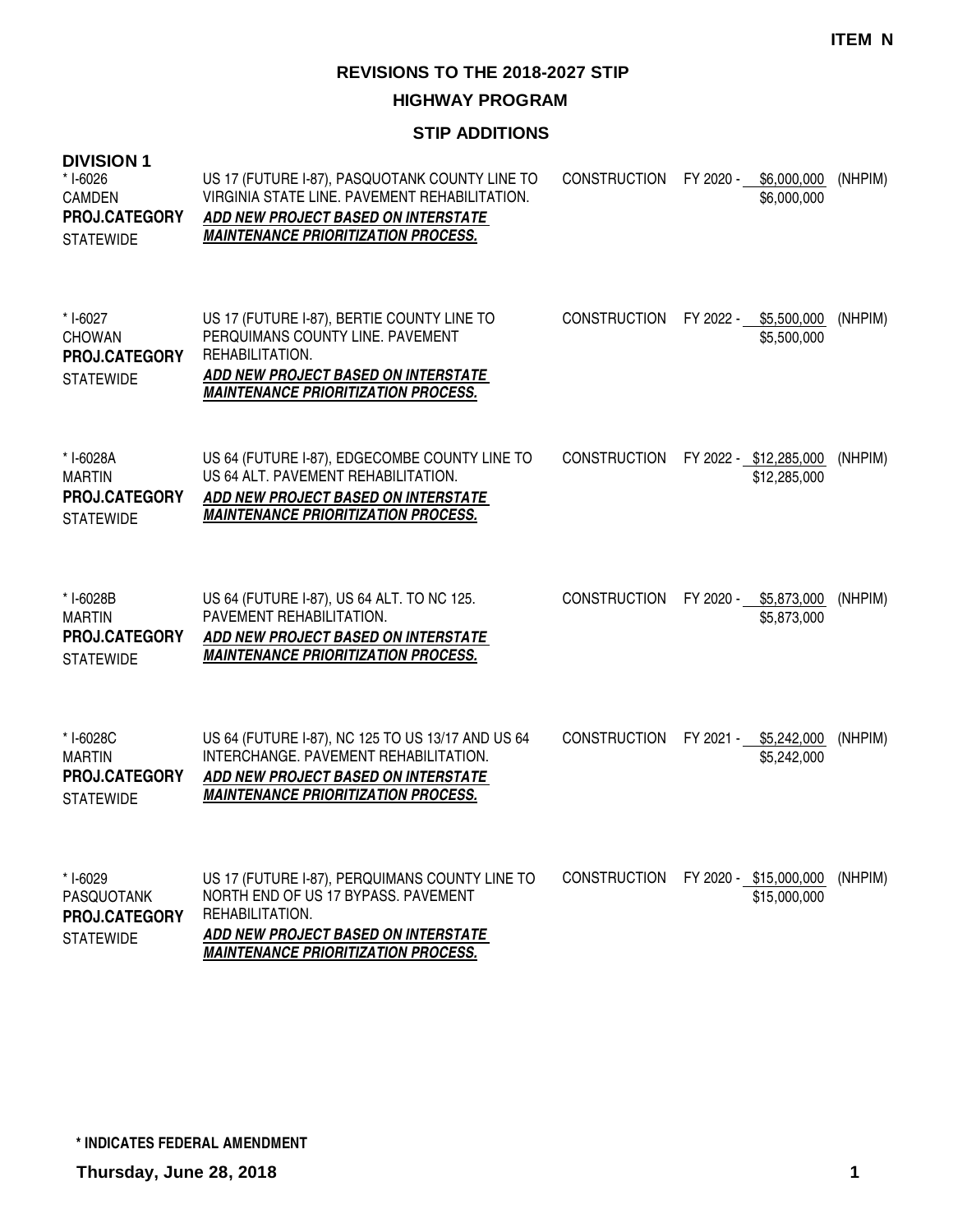#### **HIGHWAY PROGRAM**

# **STIP ADDITIONS**

| <b>DIVISION 1</b><br>* I-6030<br><b>PERQUIMANS</b><br>PROJ.CATEGORY<br><b>STATEWIDE</b>         | US 17 (FUTURE I-87), SR 1101 (EAST BEAR SWAMP<br>ROAD) TO US 17 BUSINESS. PAVEMENT<br>REHABILITATION.<br><b>ADD NEW PROJECT BASED ON INTERSTATE</b><br><b>MAINTENANCE PRIORITIZATION PROCESS.</b>                                                 | <b>CONSTRUCTION</b> | FY 2022 -<br>\$5,000,000<br>\$5,000,000 | (NHPIM) |
|-------------------------------------------------------------------------------------------------|---------------------------------------------------------------------------------------------------------------------------------------------------------------------------------------------------------------------------------------------------|---------------------|-----------------------------------------|---------|
| <b>DIVISION 2</b><br>I-6032<br><b>GREENE</b><br>PROJ.CATEGORY<br><b>STATEWIDE</b>               | US 264 (FUTURE I-587), PITT COUNTY LINE TO WILSON<br>COUNTY LINE. PAVEMENT REHABILITATION.<br>ADD NEW PROJECT BASED ON INTERSTATE<br><b>MAINTENANCE PRIORITIZATION PROCESS.</b>                                                                   | <b>CONSTRUCTION</b> | \$6,000,000<br>FY 2019 -<br>\$6,000,000 | (NHPIM) |
| $*$ I-6034<br><b>LENOIR</b><br>PROJ.CATEGORY<br><b>STATEWIDE</b>                                | US 70 (FUTURE 1-42), BEAR CREEK BRIDGE TO SR 1690 CONSTRUCTION<br>(WILLIE MEASLEY RD). PAVEMENT REHABILITATION.<br>ADD NEW PROJECT BASED ON INTERSTATE<br><b>MAINTENANCE PRIORITIZATION PROCESS.</b>                                              |                     | \$2,000,000<br>FY 2019 -<br>\$2,000,000 | (NHPIM) |
| $*$ I-6035<br><b>PITT</b><br>PROJ.CATEGORY<br><b>STATEWIDE</b>                                  | US 264/US 258 (FUTURE I-587), GREENE COUNTY LINE<br>TO SR 1467 (STANTONSBURG ROAD) INTERCHANGE<br>(GREENVILLE SOUTHWEST BYPASS). PAVEMENT<br>REHABILITATION.<br>ADD NEW PROJECT BASED ON INTERSTATE<br><b>MAINTENANCE PRIORITIZATION PROCESS.</b> | <b>CONSTRUCTION</b> | FY 2019 - \$18,500,000<br>\$18,500,000  | (NHPIM) |
| <b>DIVISION 3</b><br>$*$ I-6036<br><b>BRUNSWICK</b><br><b>PROJ.CATEGORY</b><br><b>STATEWIDE</b> | I-140, US 17 TO NORTH OF US 74. PAVEMENT<br>REHABILITATION.<br>ADD NEW PROJECT BASED ON INTERSTATE<br><b>MAINTENANCE PRIORITIZATION PROCESS.</b>                                                                                                  | <b>CONSTRUCTION</b> | \$1,400,000<br>FY 2019 -<br>\$1,400,000 | (NHPIM) |
| * I-6037<br><b>NEW HANOVER</b><br>PROJ.CATEGORY                                                 | I-140, US 421 TO I-40. PAVEMENT AND BRIDGE<br>REHABILITATION.<br>ADD NEW PROJECT BASED ON INTERSTATE                                                                                                                                              | <b>CONSTRUCTION</b> | FY 2026 - \$10,385,000<br>\$10,385,000  | (NHPIM) |

**MAINTENANCE PRIORITIZATION PROCESS.**

STATEWIDE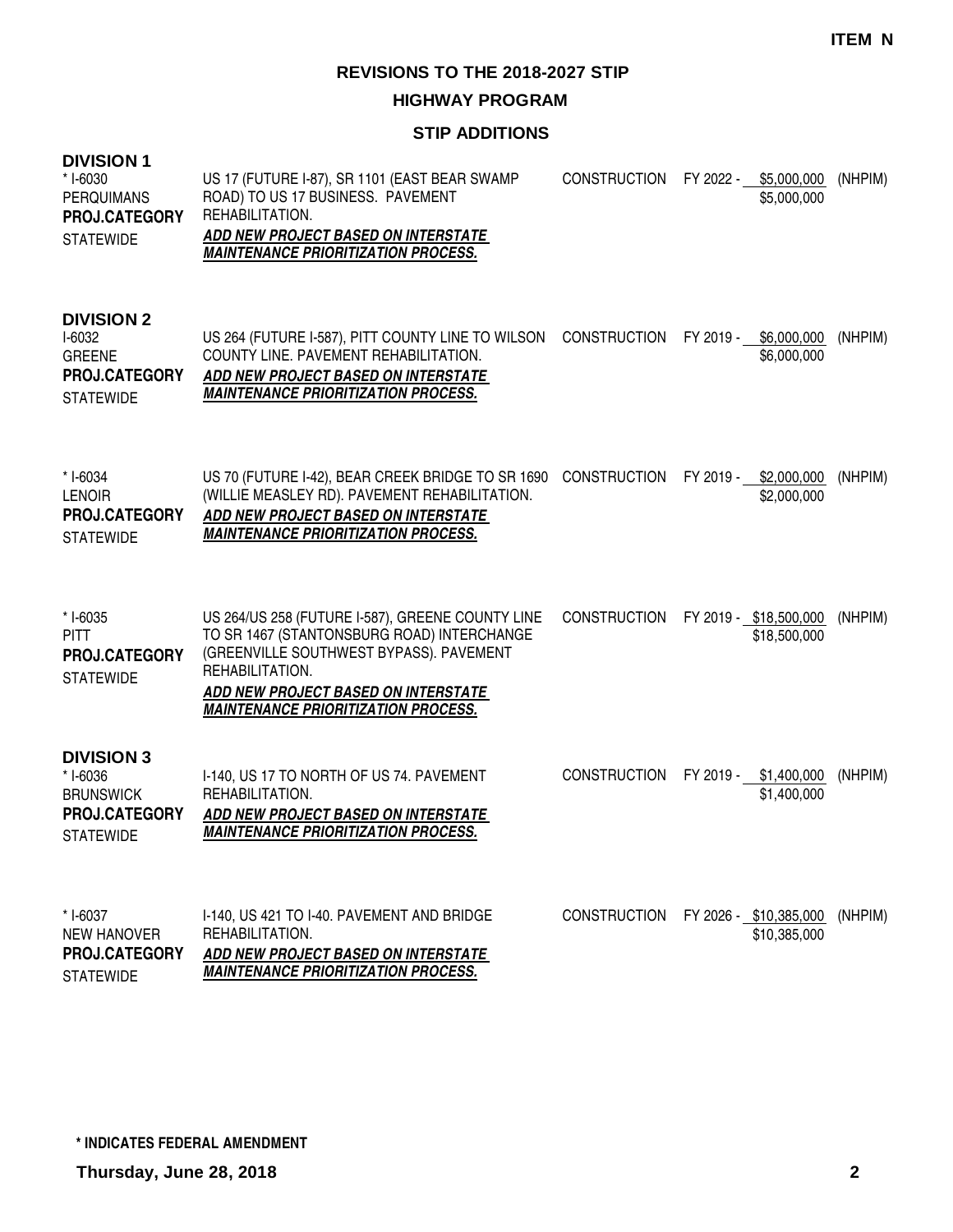#### **HIGHWAY PROGRAM**

#### **STIP ADDITIONS**

#### **DIVISION 3**

| * I-6038             | 1-140, US 421 TO US 74/76, PAVEMENT        | CONSTRUCTION FY 2026 - | \$4.000.000 | (NHPIM) |
|----------------------|--------------------------------------------|------------------------|-------------|---------|
| NEW HANOVER          | REHABILITATION.                            |                        | \$4,000,000 |         |
| <b>BRUNSWICK</b>     | ADD NEW PROJECT BASED ON INTERSTATE        |                        |             |         |
| <b>PROJ.CATEGORY</b> | <b>MAINTENANCE PRIORITIZATION PROCESS.</b> |                        |             |         |
| <b>STATEWIDE</b>     |                                            |                        |             |         |

| * I-6039<br>NEW HANOVER<br><b>PENDER</b><br><b>PROJ.CATEGORY</b><br><b>STATEWIDE</b> | I-40, MILEMARKER 420 TO NC 210 (MILEMARKER 408).<br>PAVEMENT REHABILITATION.<br>ADD NEW PROJECT BASED ON INTERSTATE<br><b>MAINTENANCE PRIORITIZATION PROCESS.</b>                         | <b>CONSTRUCTION</b> | FY 2022 - \$10,539,000<br>\$10,539,000 | (NHPIM) |
|--------------------------------------------------------------------------------------|-------------------------------------------------------------------------------------------------------------------------------------------------------------------------------------------|---------------------|----------------------------------------|---------|
| * I-6040<br>PENDER<br><b>PROJ.CATEGORY</b><br><b>STATEWIDE</b>                       | 1-40, EAST OF US 117 (MILEMARKER 393) TO NC 210<br>(MILEMARKER 408). PAVEMENT REHABILITATION.<br><b>ADD NEW PROJECT BASED ON INTERSTATE</b><br><b>MAINTENANCE PRIORITIZATION PROCESS.</b> | <b>CONSTRUCTION</b> | FY 2024 - \$11,200,000<br>\$11,200,000 | (NHPIM) |

#### **DIVISION 4**

| $*$ I-6041           | US 64 (FUTURE I-87), SR 1225 (KINGSBORO ROAD) TO | CONSTRUCTION FY 2020 - \$8.391.000 (NHPIM) |             |  |
|----------------------|--------------------------------------------------|--------------------------------------------|-------------|--|
| <b>EDGECOMBE</b>     | NC 33. PAVEMENT REHABILITATION.                  |                                            | \$8,391,000 |  |
| <b>PROJ.CATEGORY</b> | ADD NEW PROJECT BASED ON INTERSTATE              |                                            |             |  |
| <b>STATEWIDE</b>     | <i>MAINTENANCE PRIORITIZATION PROCESS.</i>       |                                            |             |  |

| * I-6042             | US 64 (FUTURE 1-87), NC 33 TO MARTIN COUNTY LINE. | CONSTRUCTION FY 2022 - | \$7.895.000 | (NHPIM) |
|----------------------|---------------------------------------------------|------------------------|-------------|---------|
| <b>EDGECOMBE</b>     | PAVEMENT REHABILITATION.                          |                        | \$7,895,000 |         |
| <b>PROJ.CATEGORY</b> | ADD NEW PROJECT BASED ON INTERSTATE               |                        |             |         |
| <b>STATEWIDE</b>     | <i>MAINTENANCE PRIORITIZATION PROCESS.</i>        |                        |             |         |

| * I-6043             | 1-95, HARNETT COUNTY LINE (MILEMARKER 78) TO SR CONSTRUCTION FY 2018 - \$12,200,000 |              | (NHPIM) |
|----------------------|-------------------------------------------------------------------------------------|--------------|---------|
| <b>JOHNSTON</b>      | 1927 (PINE LEVEL-SELMA ROAD - MILEMARKER 98).                                       | \$12,200,000 |         |
| <b>PROJ.CATEGORY</b> | UPGRADE GUARDRAIL AND MEDIAN DRAINAGE.                                              |              |         |
| STATEWIDE            | <i>ADD NEW PROJECT BASED ON INTERSTATE</i>                                          |              |         |
|                      | <i>MAINTENANCE PRIORITIZATION PROCESS.</i>                                          |              |         |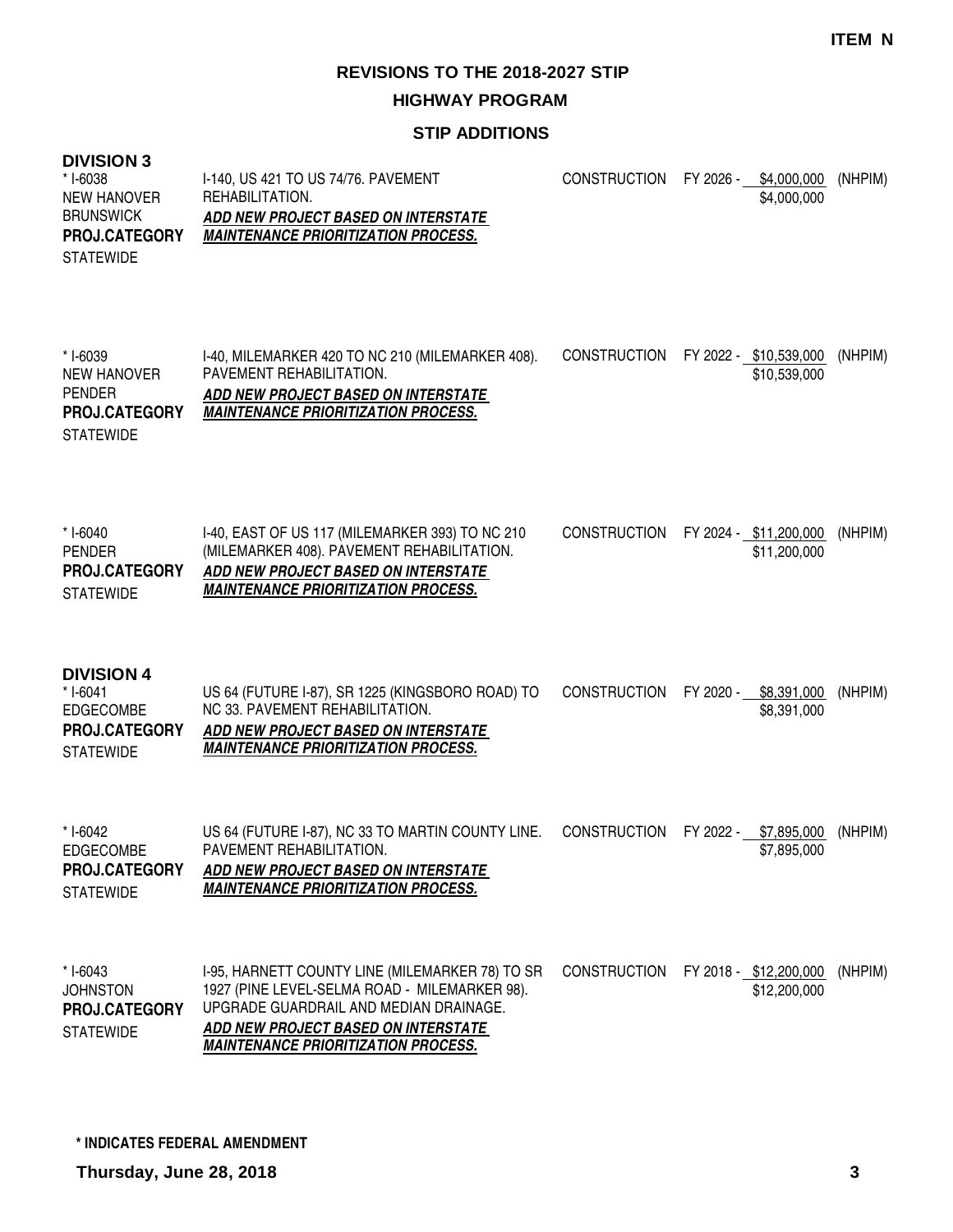#### **HIGHWAY PROGRAM**

# **STIP ADDITIONS**

| <b>DIVISION 4</b><br>$* I-6044$<br><b>JOHNSTON</b><br>PROJ.CATEGORY<br><b>STATEWIDE</b>   | US 70 (FUTURE I-42), SR 1003 (BUFFALO ROAD) TO<br>WAYNE COUNTY LINE. PAVEMENT REHABILITATION.<br>ADD NEW PROJECT BASED ON INTERSTATE<br><b>MAINTENANCE PRIORITIZATION PROCESS.</b>                   | <b>CONSTRUCTION</b> | FY 2019 - \$10,311,000<br>\$10,311,000  | (NHPIM) |
|-------------------------------------------------------------------------------------------|------------------------------------------------------------------------------------------------------------------------------------------------------------------------------------------------------|---------------------|-----------------------------------------|---------|
| $* I - 6045$<br><b>NASH</b><br><b>PROJ.CATEGORY</b><br><b>STATEWIDE</b>                   | US 64 (FUTURE I-87), SR 1306 (SOUTH OLD FRANKLIN<br>ROAD) TO I-95. PAVEMENT REHABILITATION.<br>ADD NEW PROJECT BASED ON INTERSTATE<br><b>MAINTENANCE PRIORITIZATION PROCESS.</b>                     | <b>CONSTRUCTION</b> | FY 2019 - \$10,934,000<br>\$10,934,000  | (NHPIM) |
| $* I-6046$<br><b>NASH</b><br><b>EDGECOMBE</b><br><b>PROJ.CATEGORY</b><br><b>STATEWIDE</b> | US 64 (FUTURE I-87), I-95 TO SR 1225 (KINGSBORO<br>ROAD). PAVEMENT REHABILITATION.<br>ADD NEW PROJECT BASED ON INTERSTATE<br><b>MAINTENANCE PRIORITIZATION PROCESS.</b>                              | <b>CONSTRUCTION</b> | FY 2020 - \$14,250,000<br>\$14,250,000  | (NHPIM) |
| $*$ I-6047<br><b>WAYNE</b><br>PROJ.CATEGORY<br><b>STATEWIDE</b>                           | I-795, WILSON COUNTY LINE TO SR 2075 (ASH<br>STREET). UPGRADE GUARDRAIL, SHOULDER AND<br><b>MEDIAN REPAIRS.</b><br>ADD NEW PROJECT BASED ON INTERSTATE<br><b>MAINTENANCE PRIORITIZATION PROCESS.</b> | <b>CONSTRUCTION</b> | FY 2018 - \$9,300,000<br>\$9,300,000    | (NHPIM) |
| $* I-6048$<br><b>WAYNE</b><br>PROJ.CATEGORY<br><b>STATEWIDE</b>                           | US 117 (I-795 FUTURE), US 70 TO DUPLIN COUNTY<br>LINE, PAVEMENT AND BRIDGE REHABILITATION.<br>ADD NEW PROJECT BASED ON INTERSTATE<br><b>MAINTENANCE PRIORITIZATION PROCESS.</b>                      | <b>CONSTRUCTION</b> | FY 2020 - \$11,788,000<br>\$11,788,000  | (NHPIM) |
| <b>DIVISION 5</b><br>* I-5993<br><b>DURHAM</b><br>PROJ.CATEGORY                           | I-40, US 15 / US 501 TO EAST OF NC 147. PAVEMENT<br>REHABILITATION.<br>ADD NEW PROJECT BASED ON INTERSTATE                                                                                           | <b>CONSTRUCTION</b> | FY 2020 -<br>\$4,900,000<br>\$4,900,000 | (NHPIM) |

**MAINTENANCE PRIORITIZATION PROCESS.**

STATEWIDE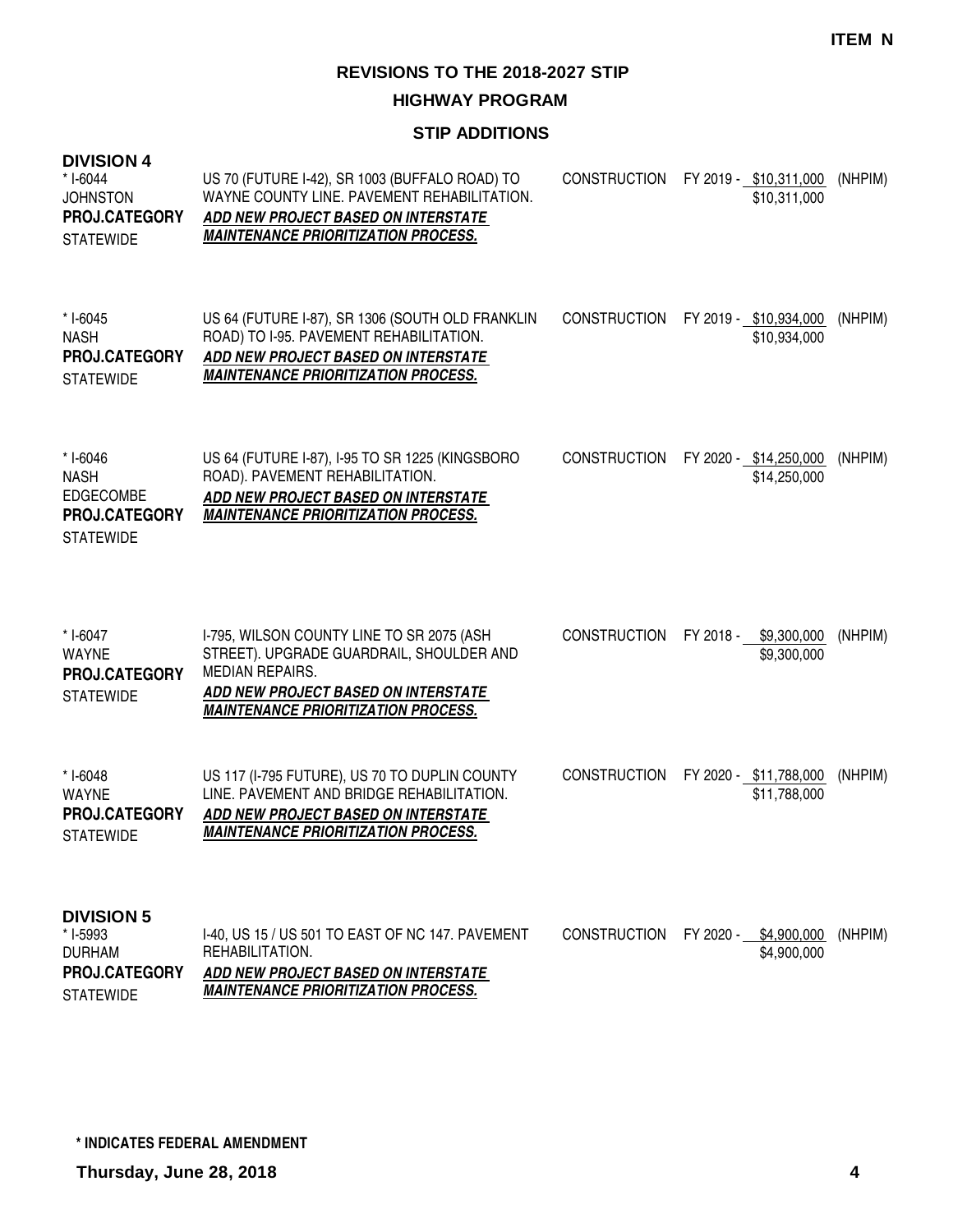## **HIGHWAY PROGRAM**

## **STIP ADDITIONS**

| <b>DIVISION 5</b><br>* I-5994<br><b>DURHAM</b><br>PROJ.CATEGORY<br><b>STATEWIDE</b>  | I-40, US 15 / US 501 TO EAST OF NC 147. BRIDGE<br>REHABILITATION - MULTIPLE STRUCTURES.<br>ADD NEW PROJECT BASED ON INTERSTATE<br><b>MAINTENANCE PRIORITIZATION PROCESS.</b>                      | <b>CONSTRUCTION</b> | FY 2019 -<br>\$6,652,000<br>\$6,652,000 | (NHPIM) |
|--------------------------------------------------------------------------------------|---------------------------------------------------------------------------------------------------------------------------------------------------------------------------------------------------|---------------------|-----------------------------------------|---------|
| * I-5995<br><b>WAKE</b><br><b>DURHAM</b><br>PROJ.CATEGORY<br><b>STATEWIDE</b>        | I-40, EAST OF NC 147 TO SR 3015 (AIRPORT<br>BOULEVARD). PAVEMENT REHABILITATION.<br>ADD NEW PROJECT BASED ON INTERSTATE<br><b>MAINTENANCE PRIORITIZATION PROCESS.</b>                             | <b>CONSTRUCTION</b> | FY 2019 - \$5,272,000<br>\$5,272,000    | (NHPIM) |
| * I-5996<br>WAKE<br><b>PROJ.CATEGORY</b><br><b>STATEWIDE</b>                         | I-40, SR 1002 (AVIATION PARKWAY) IN CARY TO SR<br>1728 (WADE AVENUE) IN RALEIGH. PAVEMENT<br>REHABILITATION.<br>ADD NEW PROJECT BASED ON INTERSTATE<br><b>MAINTENANCE PRIORITIZATION PROCESS.</b> | <b>CONSTRUCTION</b> | FY 2023 -<br>\$6,180,000<br>\$6,180,000 | (NHPIM) |
| * I-5997<br><b>WAKE</b><br>PROJ.CATEGORY<br><b>STATEWIDE</b>                         | I-440 / US 1, SR 1728 (WADE AVENUE) TO SR 2000<br>(WAKE FOREST ROAD) IN RALEIGH. PAVEMENT<br>REHABILITATION.<br>ADD NEW PROJECT BASED ON INTERSTATE<br><b>MAINTENANCE PRIORITIZATION PROCESS.</b> | <b>CONSTRUCTION</b> | FY 2021 - \$11,122,000<br>\$11,122,000  | (NHPIM) |
| * I-5998<br><b>DURHAM</b><br><b>WAKE</b><br><b>PROJ.CATEGORY</b><br><b>STATEWIDE</b> | I-540, I-40 IN DURHAM TO US 70 IN RALEIGH.<br>PAVEMENT REHABILITATION.<br>ADD NEW PROJECT BASED ON INTERSTATE<br><b>MAINTENANCE PRIORITIZATION PROCESS.</b>                                       | <b>CONSTRUCTION</b> | \$3,800,000<br>FY 2023 -<br>\$3,800,000 | (NHPIM) |
| * I-5999<br><b>WAKE</b><br><b>PROJ.CATEGORY</b><br><b>STATEWIDE</b>                  | I-540, US 70 (GLENWOOD AVENUE) TO US 1 IN<br>RALEIGH. PAVEMENT REHABILITATION.<br>ADD NEW PROJECT BASED ON INTERSTATE<br><b>MAINTENANCE PRIORITIZATION PROCESS.</b>                               | <b>CONSTRUCTION</b> | FY 2023 - \$10,400,000<br>\$10,400,000  | (NHPIM) |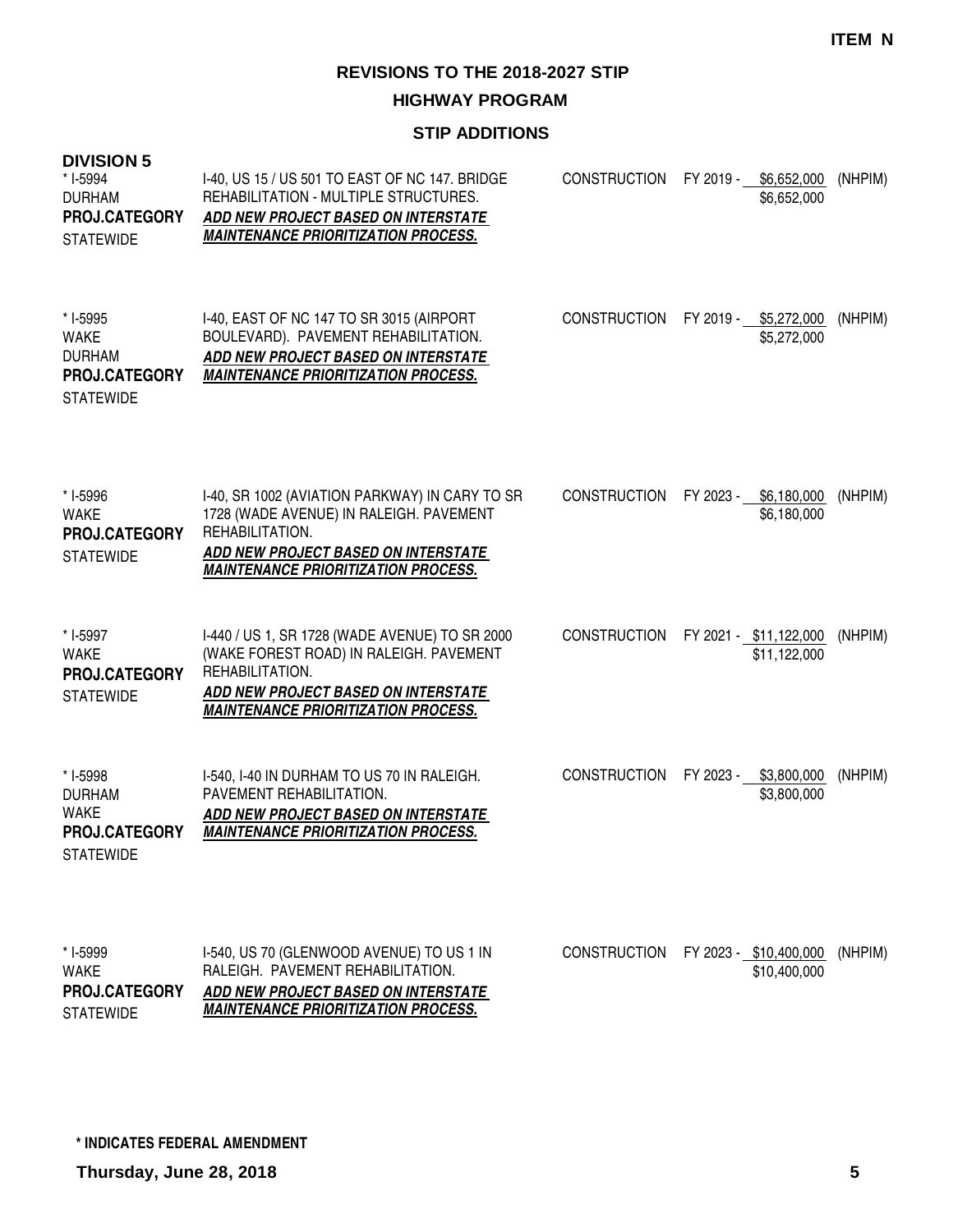#### **HIGHWAY PROGRAM**

## **STIP ADDITIONS**

| <b>DIVISION 5</b><br>$*$ 1-6000<br><b>WAKE</b><br><b>DURHAM</b><br>PROJ.CATEGORY<br><b>STATEWIDE</b> | I-540, I-40 IN DURHAM TO US 1 IN RALEIGH. BRIDGE<br>PRESERVATION / REHABILITATION.<br><b>ADD NEW PROJECT BASED ON INTERSTATE</b><br><b>MAINTENANCE PRIORITIZATION PROCESS.</b>                    | <b>CONSTRUCTION</b>                                       |                                                                            | FY 2022 - \$4,541,000<br>\$4,541,000                                                              | (NHPIM)                                               |
|------------------------------------------------------------------------------------------------------|---------------------------------------------------------------------------------------------------------------------------------------------------------------------------------------------------|-----------------------------------------------------------|----------------------------------------------------------------------------|---------------------------------------------------------------------------------------------------|-------------------------------------------------------|
| $* I-6001$<br><b>WAKE</b><br><b>FRANKLIN</b><br>PROJ.CATEGORY<br><b>STATEWIDE</b>                    | I-87 / FUTURE I-87 / US 64 / US 264, I-540 IN<br>KNIGHTDALE TO NASH COUNTY LINE. PAVEMENT<br>REHABILITATION.<br>ADD NEW PROJECT BASED ON INTERSTATE<br><b>MAINTENANCE PRIORITIZATION PROCESS.</b> | <b>CONSTRUCTION</b>                                       |                                                                            | FY 2024 - \$14,000,000<br>\$14,000,000                                                            | (NHPIM)                                               |
| <b>DIVISION 9</b><br>$*$ I-6003<br><b>DAVIE</b><br>PROJ.CATEGORY<br><b>STATEWIDE</b>                 | I-40, SR 1436 (PINEBROOK SCHOOL ROAD) TO WEST<br>OF NC 801. PAVEMENT REHABILITATION.<br>ADD NEW PROJECT BASED ON INTERSTATE<br><b>MAINTENANCE PRIORITIZATION PROCESS</b>                          | <b>CONSTRUCTION</b>                                       | FY 2023 -                                                                  | \$2,900,000<br>\$2,900,000                                                                        | (NHPIM)                                               |
| <b>DIVISION 10</b><br>* U-6105<br><b>MECKLENBURG</b><br>PROJ.CATEGORY<br><b>DIVISION</b>             | SR 2415 (BAILEY ROAD), POOLE PLACE DRIVE TO US<br>21 (STATESVILLE ROAD). CONSTRUCT ROADWAY ON<br>NEW LOCATION.<br>PROJECT ADDED AT REQUEST OF MPO.                                                | <b>ENGINEERING</b><br>RIGHT-OF-WAY<br><b>CONSTRUCTION</b> | FY 2019 -<br>FY 2019 -<br>FY 2020 -<br>FY 2020 -<br>FY 2021 -<br>FY 2021 - | \$245,000<br>\$245,000<br>\$1,032,000<br>\$1,032,000<br>\$2,244,000<br>\$2,388,000<br>\$7,186,000 | (STBGDA)<br>(L)<br>(STBGDA)<br>(L)<br>(STBGDA)<br>(L) |
| * U-6106<br><b>MECKLENBURG</b><br>PROJ.CATEGORY<br><b>DIVISION</b>                                   | SR 2136 (GILEAD ROAD), SR 2120 (MCCOY ROAD) TO<br>WYNFIELD CREEK PARKWAY. WIDEN ROADWAY TO 4-<br>LANES DIVIDED.<br><b>PROJECT ADDED AT REQUEST OF MPO.</b>                                        | <b>CONSTRUCTION</b>                                       | FY 2020 -<br>FY 2020 -                                                     | \$3,100,000<br>\$1,930,000<br>\$5,030,000                                                         | (STBGDA)<br>(L)                                       |

DIVISION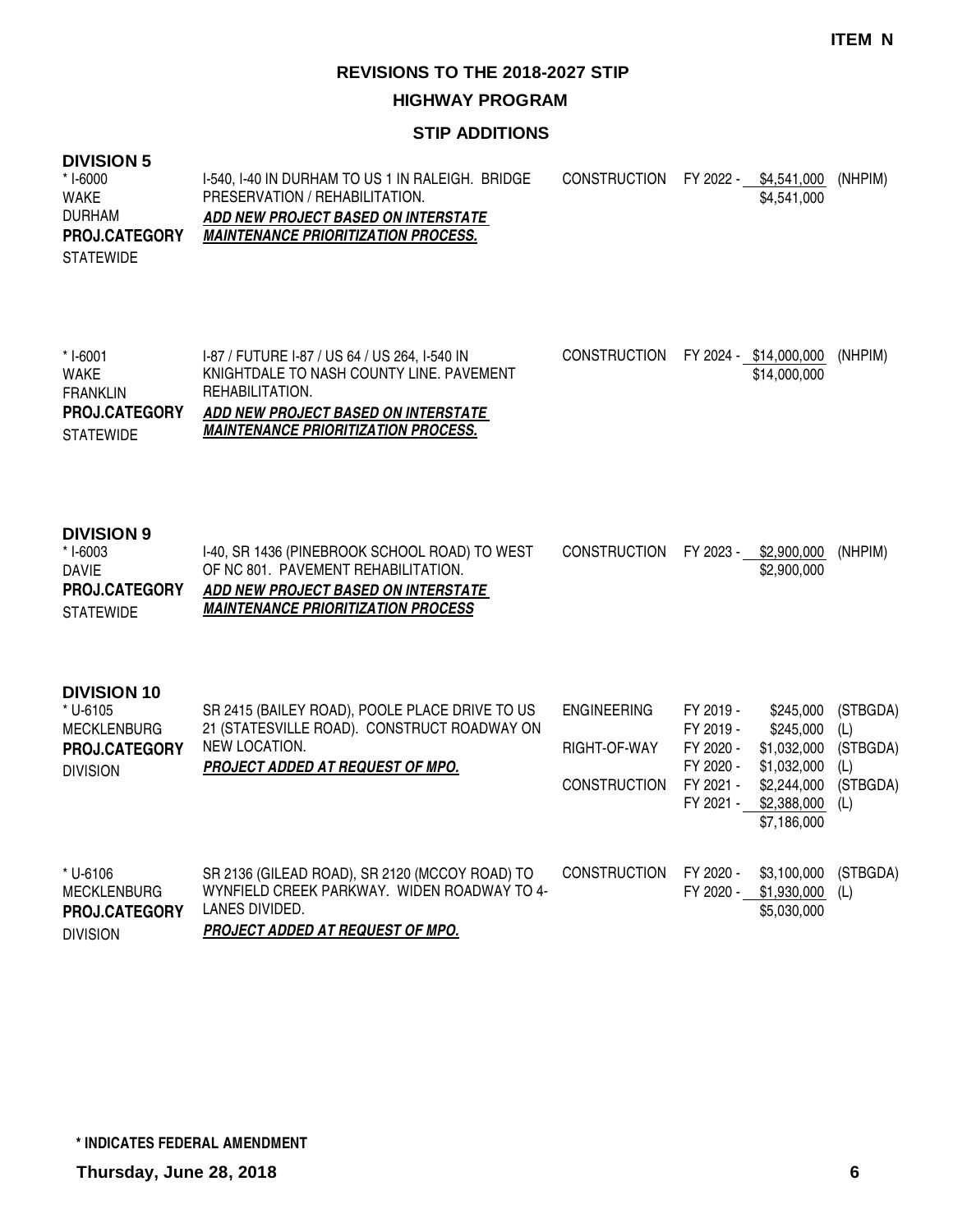**HIGHWAY PROGRAM**

## **STIP ADDITIONS**

| <b>DIVISION 12</b><br>* EB-5935<br><b>CATAWBA</b><br>PROJ.CATEGORY<br><b>DIVISION</b> | CLAREMONT, CONSTRUCT SIDEWALK ALONG<br>CENTENNIAL BOULEVARD FROM NORTH LOOKOUT<br>STREET TO MAIN STREET - (PHASE II).<br><b>PROJECT ADDED AT REQUEST OF MPO.</b>               | <b>CONSTRUCTION</b> | FY 2019 -<br>FY 2019 -              | \$480,000<br>\$120,000<br>\$600,000                  | (STBGDA)<br>(L)            |
|---------------------------------------------------------------------------------------|--------------------------------------------------------------------------------------------------------------------------------------------------------------------------------|---------------------|-------------------------------------|------------------------------------------------------|----------------------------|
| * EB-5936<br><b>CATAWBA</b><br><b>PROJ.CATEGORY</b><br><b>DIVISION</b>                | CONOVER, 5 POINTS PEDESTRIAN/TRAFFIC SIGNAL<br>UPGRADE IN DOWNTOWN CONOVER<br>PROJECT ADDED AT REQUEST OF MPO.                                                                 | <b>CONSTRUCTION</b> | FY 2019 -<br>FY 2019 -              | \$792,000<br>\$198,000<br>\$990,000                  | (STBGDA)<br>(L)            |
| * EB-5937<br><b>CATAWBA</b><br>PROJ.CATEGORY<br><b>DIVISION</b>                       | HICKORY, BOOK WALK. CONSTRUCT MULTI-USE<br>PATH FROM CITY WALK TO RIDGEVIEW LIBRARY.<br>PROJECT ADDED AT REQUEST OF MPO.                                                       | <b>CONSTRUCTION</b> | FY 2019 -<br>FY 2019 -              | \$2,000,000<br>\$500,000<br>\$2,500,000              | (STBGDA)<br>(L)            |
| * EB-5938<br><b>CATAWBA</b><br>PROJ.CATEGORY<br><b>DIVISION</b>                       | HICKORY, BOOK WALK SOUTH. CONSTRUCT MULTI-<br>USE PATH FROM RIDGEVIEW LIBRARY TO WALMART.<br>PROJECT ADDED AT REQUEST OF MPO.                                                  | <b>CONSTRUCTION</b> | FY 2019 -<br>FY 2019 -<br>FY 2019 - | \$2,400,000<br>\$800,000<br>\$800,000<br>\$4,000,000 | (STBGDA)<br>(TAPDA)<br>(L) |
| <b>DIVISION 13</b><br>* EB-5934<br><b>BURKE</b><br>PROJ.CATEGORY<br><b>DIVISION</b>   | BURKE COUNTY, CONSTRUCT BOARDWALK ACROSS<br>LINVILLE DAM AND TRAIL.<br>PROJECT ADDED AT REQUEST OF MPO.                                                                        | <b>ENGINEERING</b>  | FY 2019 -<br>FY 2019 -              | \$400,000<br>\$100,000<br>\$500,000                  | (STBGDA)<br>(L)            |
| * EB-5939<br><b>CATAWBA</b><br><b>BURKE</b><br>PROJ.CATEGORY<br><b>DIVISION</b>       | HICKORY, RIVERWALK. CONSTRUCT MULTI-USE PATH CONSTRUCTION<br>FROM OLD LENOIR ROAD AND 15TH AVENUE NW TO<br>END OF PROPOSED ROSALES BRIDGE.<br>PROJECT ADDED AT REQUEST OF MPO. |                     | FY 2019 -<br>FY 2019 -              | \$2,000,000<br>\$500,000<br>\$2,500,000              | (STBGDA)<br>(L)            |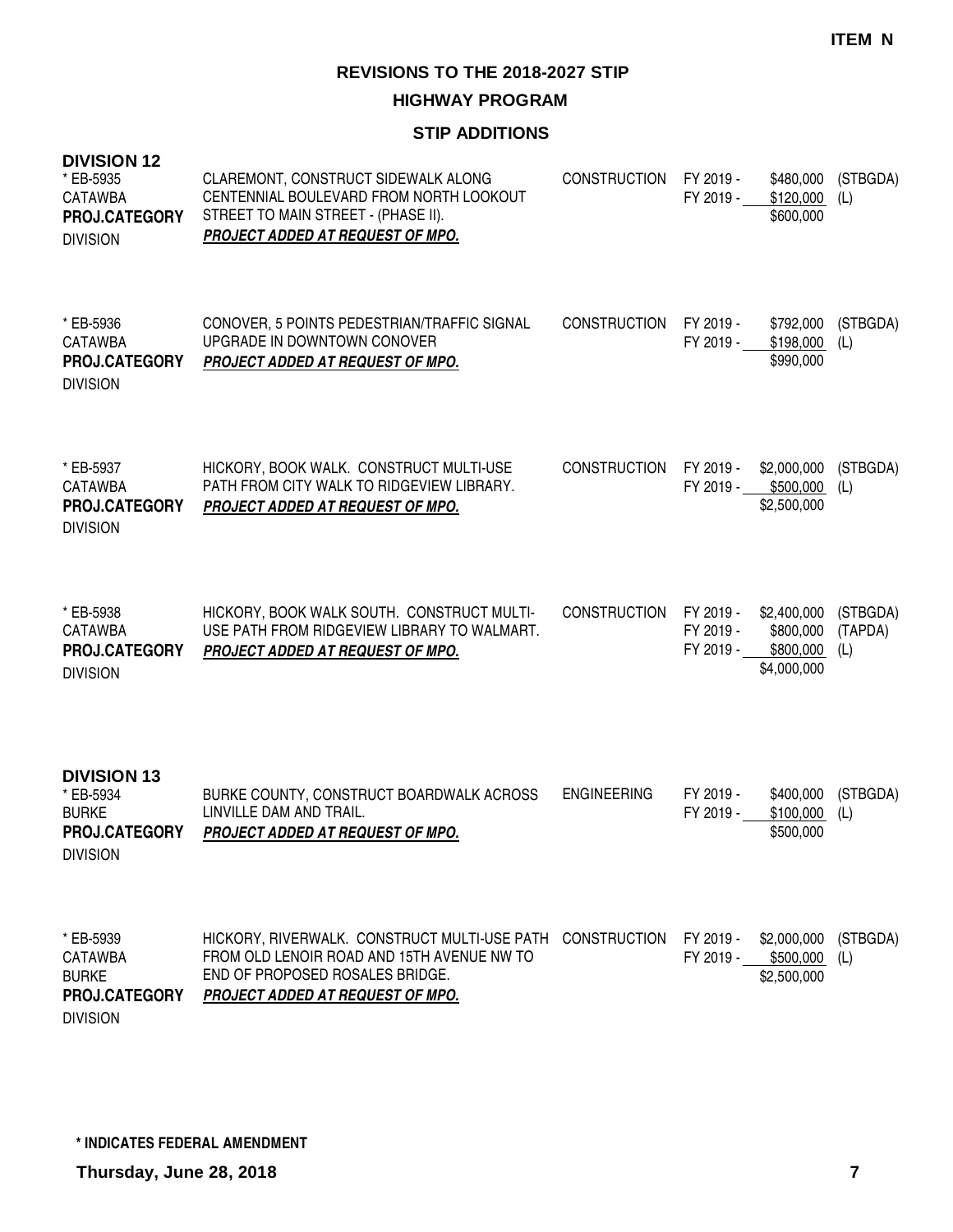**HIGHWAY PROGRAM**

| <b>DIVISION 1</b><br>R-5757<br><b>NORTHAMPTON</b><br>PROJ.CATEGORY<br><b>DIVISION</b> | NC 305, SEABOARD TOWN LIMITS TO HERTFORD<br>COUNTY LINE. UPGRADE ROADWAY.<br><b>COST INCREASE EXCEEDING \$2 MILLION AND 25%</b><br><b>THRESHOLDS.</b>                     | RIGHT-OF-WAY<br><b>CONSTRUCTION</b>                     | FY 2020 -                                        | \$10,000<br>FY 2021 - \$16,350,000<br>FY 2022 - \$16,350,000<br>\$32,710,000 | (T)<br>(T)<br>(T)        |
|---------------------------------------------------------------------------------------|---------------------------------------------------------------------------------------------------------------------------------------------------------------------------|---------------------------------------------------------|--------------------------------------------------|------------------------------------------------------------------------------|--------------------------|
| <b>DIVISION 2</b><br>AV-5808<br><b>CRAVEN</b><br>PROJ.CATEGORY<br><b>REGIONAL</b>     | COASTAL CAROLINA REGIONAL AIRPORT (EWN),<br>DESIGN AND CONSTRUCTION OF TAXIWAYS, TAXI<br>LANES, AND APRON AREAS.<br>ACCELERATE CONSTRUCTION FROM FY 27 TO FY 19.          | <b>CONSTRUCTION</b>                                     | FY 2019 -<br>FY 2019 -                           | \$300,000<br>\$300,000<br>\$600,000                                          | (T)<br>(O)               |
| B-5612<br><b>PITT</b><br>PROJ.CATEGORY<br><b>REGIONAL</b>                             | NC 222, REPLACE BRIDGE 730024 OVER TAR RIVER.<br><b>ACCELERATE RIGHT-OF-WAY FROM FY 20 TO FY 19</b><br>AND CONSTRUCTION FROM FY 23 TO FY 20.                              | RIGHT-OF-WAY<br><b>CONSTRUCTION</b>                     | FY 2019 -<br>FY 2020 -<br>FY 2021 -<br>FY 2022 - | \$1,000,000<br>\$4,441,000<br>\$4,441,000<br>\$4,442,000<br>\$14,324,000     | (T)<br>(T)<br>(T)<br>(T) |
| U-6058<br><b>CARTERET</b><br>PROJ.CATEGORY<br><b>REGIONAL</b>                         | US 70 (LIVE OAK STREET), NC 101. CONSTRUCT ONE<br>LANE ROUNDABOUT.<br>TO ALLOW ADDITIONAL TIME FOR PLANNING AND<br><b>DESIGN, DELAY RIGHT-OF-WAY FROM FY 18 TO FY 19.</b> | RIGHT-OF-WAY<br><b>UTILITIES</b><br><b>CONSTRUCTION</b> | FY 2019 -<br>FY 2019 -<br>FY 2020 -<br>FY 2020 - | \$200,000<br>\$100,000<br>\$800,000<br>\$16,000<br>\$1,116,000               | (T)<br>(T)<br>(T)<br>(L) |
| <b>DIVISION 3</b><br>* I-5780                                                         | I-40, JOHNSTON COUNTY LINE (MILEMARKER 340) TO                                                                                                                            | <b>CONSTRUCTION</b>                                     | FY 2019 -                                        | \$7,450,000                                                                  | (NHFP)                   |

| 1-578∪               | 1-40, JOHNSTON COUNTY LINE (MILEMARKER 340) TO CONSTRUCTION FY 2019 - \$7,450,000 (NHFF) |  |                              |  |
|----------------------|------------------------------------------------------------------------------------------|--|------------------------------|--|
| SAMPSON              | DUPLIN COUNTY LINE (MILEMARKER 360). PAVEMENT                                            |  | FY 2020 - \$7,450,000 (NHFP) |  |
| <b>PROJ.CATEGORY</b> | REHABILITATION.                                                                          |  | \$14,900,000                 |  |
| <b>STATEWIDE</b>     | <b>MODIFY PROJECT DESCRIPTION.</b>                                                       |  |                              |  |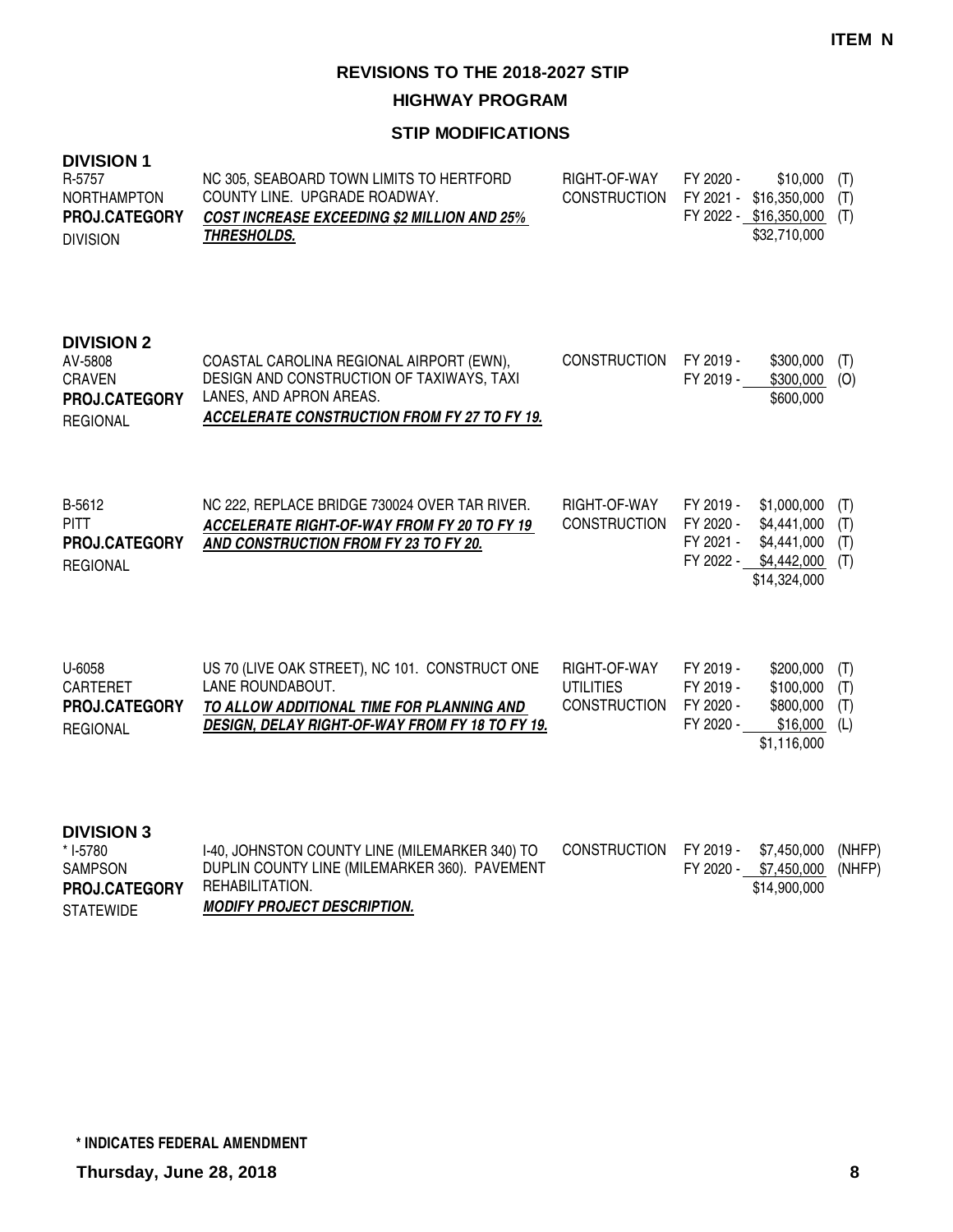**HIGHWAY PROGRAM**

#### **STIP MODIFICATIONS**

#### **DIVISION 3**

| * I-5940             | I-40, DUPLIN COUNTY LINE (MILEMARKER 360) TO  | CONSTRUCTION FY 2019 - \$42,000,000 (STBGIM) |  |
|----------------------|-----------------------------------------------|----------------------------------------------|--|
| <b>DUPLIN</b>        | EAST OF US 117 (MILEMARKER 393). PAVEMENT AND | \$42,000,000                                 |  |
| <b>PENDER</b>        | BRIDGE REHABILITATION.                        |                                              |  |
| <b>PROJ.CATEGORY</b> | <b>MODIFY PROJECT DESCRIPTION.</b>            |                                              |  |
| <b>STATEWIDE</b>     |                                               |                                              |  |

| * W-5602<br>ONSLOW<br><b>PROJ.CATEGORY</b><br><b>REGIONAL</b> | NC 172, CAMP LEJEUNE GATE TO NC 210. CONVERT<br>TWO LANE ROADWAY TO THREE LANE ROADWAY<br>WITH A TWO WAY LEFT TURN LANE.<br>ACCELERATE CONSTRUCTION FROM FY 20 TO FY 19. | RIGHT-OF-WAY<br>UTILITIES<br>CONSTRUCTION FY 2019 - | FY 2019 -<br>FY 2019 -<br>FY 2019 - | \$227.000<br>\$2,100,000 (STBG)<br>\$3,200,000 (HSIP)<br>\$3,073,000 (STBG)<br>\$8,600,000 | (STBG) |
|---------------------------------------------------------------|--------------------------------------------------------------------------------------------------------------------------------------------------------------------------|-----------------------------------------------------|-------------------------------------|--------------------------------------------------------------------------------------------|--------|
|                                                               |                                                                                                                                                                          |                                                     |                                     |                                                                                            |        |

#### **DIVISION 4** I-40, ACCESS IMPROVEMENTS IN THE VICINITY OF EXISTING I-40/NC 42 INTERCHANGE (EXIT 312). **COST INCREASE EXCEEDING \$2 MILLION AND 25% THRESHOLDS.** RIGHT-OF-WAY FY 2018 - \$26,950,000 (NHP) UTILITIES FY 2018 - \$3,150,000 (NHP) CONSTRUCTION FY 2018 - \$4,226,000 (NHP) FY 2019 - \$40,137,000 (NHP) FY 2020 - \$40,137,000 (NHP) \$114,600,000 \* I-4739 **JOHNSTON STATEWIDE PROJ.CATEGORY**

| * I-5932A            | 1-95, NC 561 (MILEMARKER 160) TO NC 903     | CONSTRUCTION FY 2020 - | \$6,600,000 | (NHPIM) |
|----------------------|---------------------------------------------|------------------------|-------------|---------|
| <b>HALIFAX</b>       | (MILEMARKER 172)                            |                        | \$6,600,000 |         |
| <b>PROJ.CATEGORY</b> | <b>SEGMENT PROJECT INTO TWO SECTIONS TO</b> |                        |             |         |
| <b>STATEWIDE</b>     | ACCELERATE DELIVERY. CONSTRUCTION           |                        |             |         |
|                      | ACCELERATED FROM FY 2024 TO 2020.           |                        |             |         |
|                      |                                             |                        |             |         |

| * I-5932B<br><b>HALIFAX</b><br><b>PROJ.CATEGORY</b><br><b>STATEWIDE</b> | 1-95, NC 481 (MILEMARKER 154) TO NC 561<br>(MILEMARKER 160)<br><b>SEGMENT PROJECT INTO TWO SECTIONS TO</b><br>ACCELERATE DELIVERY. CONSTRUCTION<br>ACCELERATED FROM FY 2024 TO 2021. | <b>CONSTRUCTION</b> | FY 2021 - \$4.100.000 | \$4,100,000                | (NHPIM) |
|-------------------------------------------------------------------------|--------------------------------------------------------------------------------------------------------------------------------------------------------------------------------------|---------------------|-----------------------|----------------------------|---------|
| * I-5937<br><b>WILSON</b>                                               | 1-795, WAYNE COUNTY LINE TO US 301. PAVEMENT<br>AND BRIDGE REHABILITATION.                                                                                                           | <b>CONSTRUCTION</b> | FY 2024 -             | \$4,366,000<br>\$4,366,000 | (NHPIM) |

**MODIFY PROJECT DESCRIPTION. PROJ.CATEGORY**

**STATEWIDE**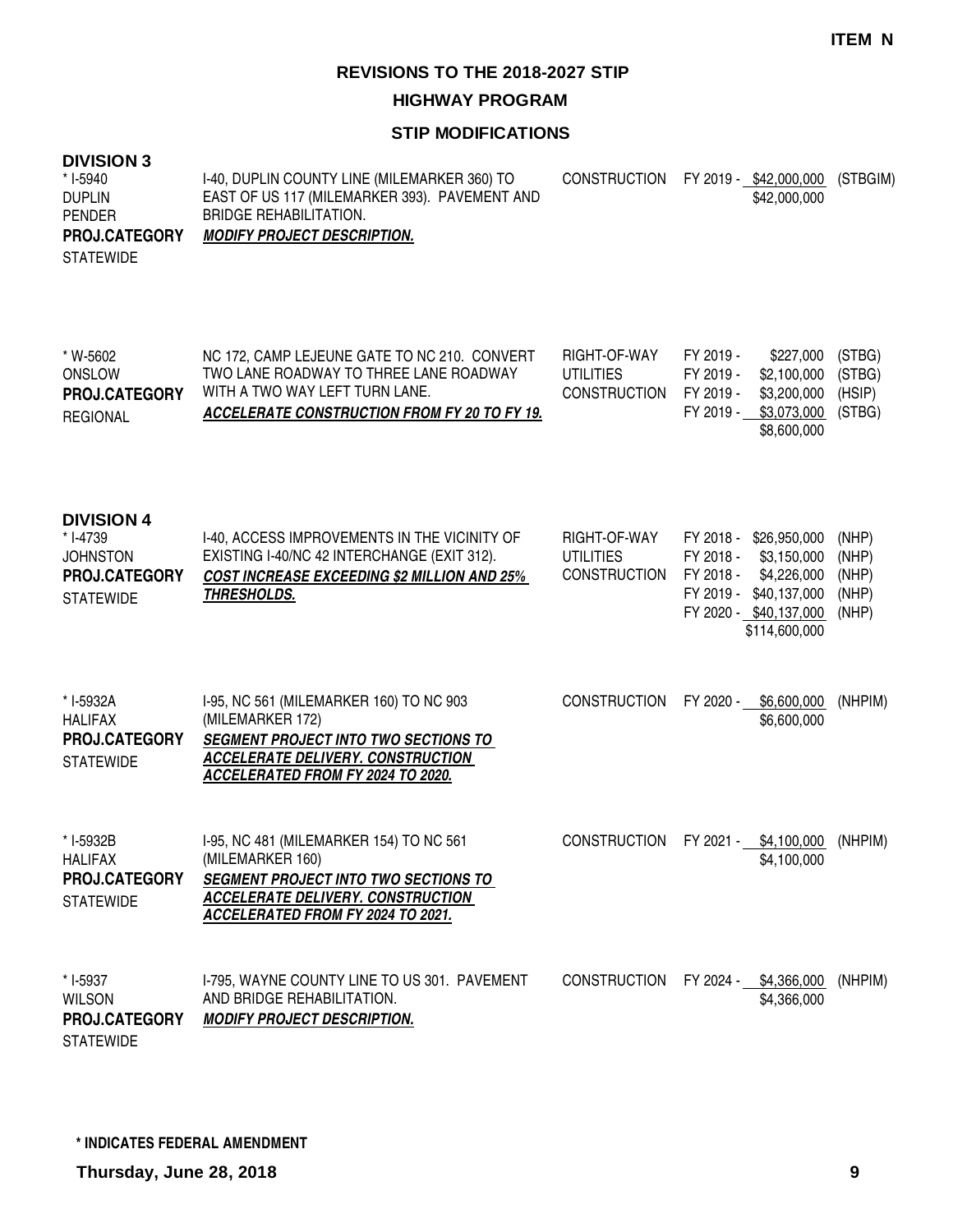**HIGHWAY PROGRAM**

## **STIP MODIFICATIONS**

| <b>DIVISION 4</b><br>U-3609BA<br><b>WAYNE</b><br><b>PROJ.CATEGORY</b><br><b>REGIONAL</b>                                            | US 13 (BERKELEY BOULEVARD), REALIGNMENT OF<br>HOOD SWAMP ROAD.<br><b>SEGMENT SECTION B INTO 2 SECTIONS AND</b><br>ACCELERATE CONSTRUCTION FROM FY 21 TO FY 19<br><b>FOR SEGMENT "BA".</b>                                                                                         | RIGHT-OF-WAY<br><b>CONSTRUCTION</b> | FY 2019 -<br>FY 2019 -                                                                                          | \$250,000<br>\$1,500,000<br>\$1,750,000                                                                               | (T)<br>(T)                                                                 |
|-------------------------------------------------------------------------------------------------------------------------------------|-----------------------------------------------------------------------------------------------------------------------------------------------------------------------------------------------------------------------------------------------------------------------------------|-------------------------------------|-----------------------------------------------------------------------------------------------------------------|-----------------------------------------------------------------------------------------------------------------------|----------------------------------------------------------------------------|
| <b>DIVISION 5</b><br>$*$ C-5604<br><b>JOHNSTON</b><br><b>GRANVILLE</b><br>WAKE<br><b>FRANKLIN</b><br>PROJ.CATEGORY<br><b>EXEMPT</b> | VARIOUS, PROJECTS TO IMPROVE CONGESTION AND<br>AIR QUALITY IN THE CAPITAL AREA MPO.<br>ADD ENGINEERING, RIGHT-OF-WAY, CONSTRUCTION,<br><i><b>OPERATIONS AND IMPLEMENTATION IN FY 20 NOT</b></i><br>PREVIOUSLY PROGRAMMED, AT REQUEST OF<br><b>TRANSPORTATION PLANNING BRANCH.</b> | <b>ENGINEERING</b><br>RIGHT-OF-WAY  | FY 2018 -<br>FY 2018 -<br>FY 2019 -<br>FY 2019 -<br>FY 2020 -<br>FY 2020 -<br>FY 2018 -<br>FY 2018 -<br>EV 2010 | \$317,000<br>\$79.000<br>\$646,000<br>\$161,000<br>\$317,000<br>\$79,000<br>\$317,000<br>\$79,000<br><i>RAJA N</i> ON | (CMAQ)<br>(L)<br>(CMAQ)<br>(L)<br>(CMAQ)<br>(L)<br>(CMAQ)<br>(L)<br>(OMAO) |

|                      |           | <b>UI UIUU</b> | \ – /    |
|----------------------|-----------|----------------|----------|
|                      | FY 2019 - | \$646,000      | (CMAQ)   |
|                      | FY 2019 - | \$161,000      | (L)      |
|                      | FY 2020 - | \$317,000      | (CMAQ)   |
|                      | FY 2020 - | \$79,000       | (L)      |
| CONSTRUCTION         | FY 2018 - | \$1,902,000    | (CMAQ)   |
|                      | FY 2018 - | \$1,425,000    | (STBGDA) |
|                      | FY 2018 - | \$1,188,000    | (L)      |
|                      | FY 2019 - | \$3,874,000    | (CMAQ)   |
|                      | FY 2019 - | \$968,000      | (L)      |
|                      | FY 2020 - | \$1,902,000    | (CMAQ)   |
|                      | FY 2020 - | \$1,188,000    | (L)      |
| <b>IMPLEMENTATIO</b> | FY 2018 - | \$317,000      | (CMAQ)   |
|                      | FY 2018 - | \$79,000       | (L)      |
|                      | FY 2019 - | \$646,000      | (CMAQ)   |
|                      | FY 2019 - | \$161,000      | (L)      |
|                      | FY 2020 - | \$317,000      | (CMAQ)   |
|                      | FY 2020 - | \$79,000       | (L)      |
| OPERATIONS           | FY 2018 - | \$317,000      | (CMAQ)   |
|                      | FY 2018 - | \$79,000       | (L)      |
|                      | FY 2019 - | \$646,000      | (CMAQ)   |
|                      | FY 2019 - | \$161,000      | (L)      |
|                      | FY 2020 - | \$317,000      | (CMAQ)   |

\$18,843,000

FY 2020 - \$79,000 (L)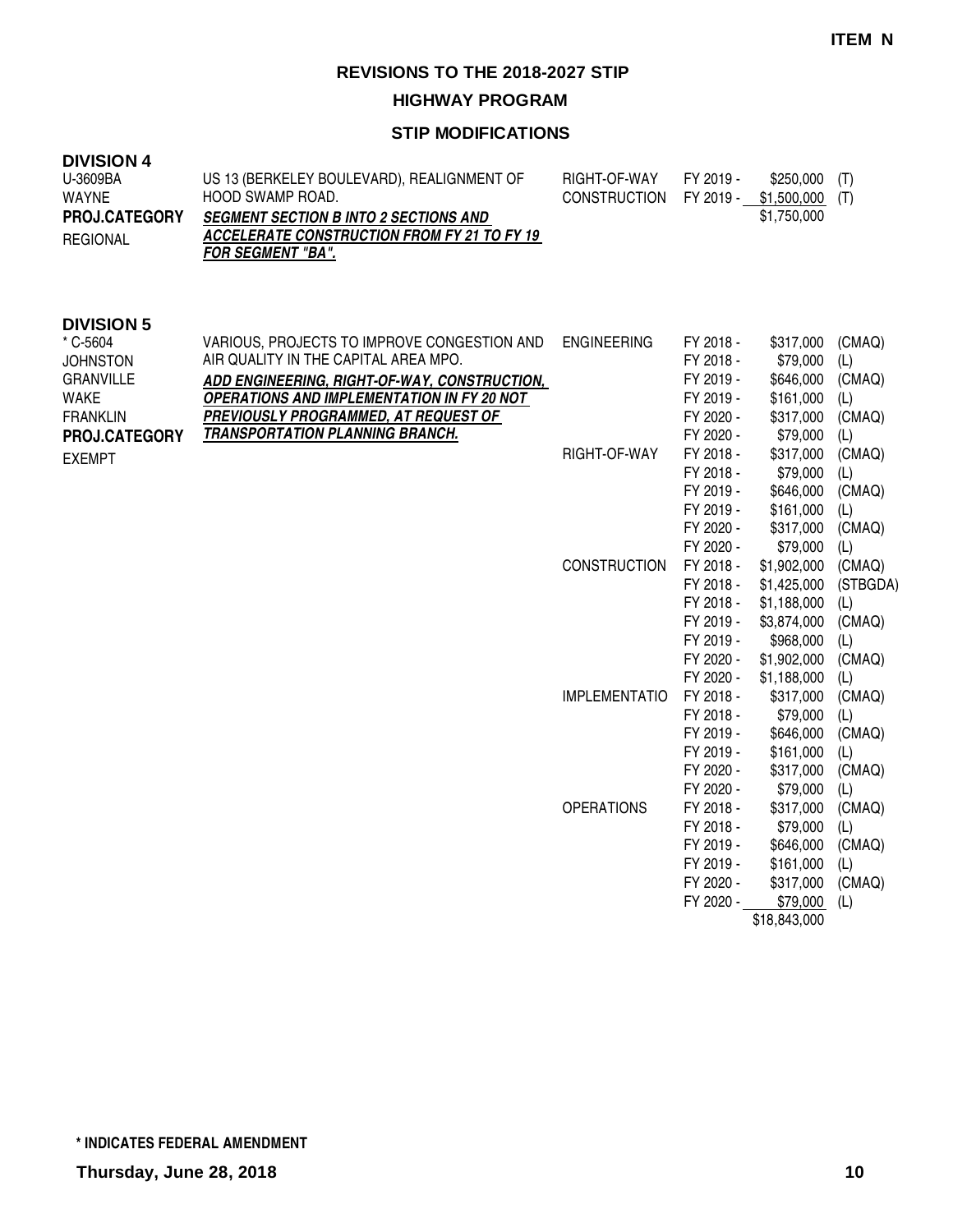**HIGHWAY PROGRAM**

| <b>DIVISION 5</b><br>* C-5610<br><b>GRANVILLE</b><br><b>FRANKLIN</b><br><b>PERSON</b><br>PROJ.CATEGORY | VARIOUS, PROJECTS TO IMPROVE CONGESTION AND<br>AIR QUALITY IN THE KERR-TAR RPO.<br>ADD ENGINEERING, RIGHT-OF-WAY, CONSTRUCTION,<br><b>OPERATIONS AND IMPLEMENTATION IN FY 20 NOT</b><br><b>PREVIOUSLY PROGRAMMED, AT REQUEST OF</b><br><b>TRANSPORTATION PLANNING BRANCH.</b> | <b>ENGINEERING</b>                                      | FY 2018 -<br>FY 2018 -<br>FY 2019 -<br>FY 2019 -<br>FY 2020 -<br>FY 2020 - | \$27,000<br>\$7,000<br>\$56,000<br>\$14,000<br>\$28,000<br>\$7,000                | (CMAQ)<br>(L)<br>(CMAQ)<br>(L)<br>(CMAQ)<br>(L) |
|--------------------------------------------------------------------------------------------------------|-------------------------------------------------------------------------------------------------------------------------------------------------------------------------------------------------------------------------------------------------------------------------------|---------------------------------------------------------|----------------------------------------------------------------------------|-----------------------------------------------------------------------------------|-------------------------------------------------|
| <b>EXEMPT</b>                                                                                          |                                                                                                                                                                                                                                                                               | RIGHT-OF-WAY                                            | FY 2018 -<br>FY 2018 -<br>FY 2019 -<br>FY 2019 -<br>FY 2020 -<br>FY 2020 - | \$27,000<br>\$7,000<br>\$56,000<br>\$14,000<br>\$28,000<br>\$7,000                | (CMAQ)<br>(L)<br>(CMAQ)<br>(L)<br>(CMAQ)<br>(L) |
|                                                                                                        |                                                                                                                                                                                                                                                                               | <b>CONSTRUCTION</b>                                     | FY 2018 -<br>FY 2018 -<br>FY 2019 -<br>FY 2019 -<br>FY 2020 -<br>FY 2020 - | \$164,000<br>\$41,000<br>\$335,000<br>\$84,000<br>\$165,000<br>\$41,000           | (CMAQ)<br>(L)<br>(CMAQ)<br>(L)<br>(CMAQ)<br>(L) |
|                                                                                                        |                                                                                                                                                                                                                                                                               | <b>IMPLEMENTATIO</b>                                    | FY 2018 -<br>FY 2018 -<br>FY 2019 -<br>FY 2019 -<br>FY 2020 -<br>FY 2020 - | \$27,000<br>\$7,000<br>\$56,000<br>\$14,000<br>\$28,000<br>\$7,000                | (CMAQ)<br>(L)<br>(CMAQ)<br>(L)<br>(CMAQ)<br>(L) |
|                                                                                                        |                                                                                                                                                                                                                                                                               | <b>OPERATIONS</b>                                       | FY 2018 -<br>FY 2018 -<br>FY 2019 -<br>FY 2019 -<br>FY 2020 -<br>FY 2020 - | \$27,000<br>\$7,000<br>\$56,000<br>\$14,000<br>\$28,000<br>\$7,000<br>\$1,386,000 | (CMAQ)<br>(L)<br>(CMAQ)<br>(L)<br>(CMAQ)<br>(L) |
| I-5708<br><b>WAKE</b><br>PROJ.CATEGORY<br><b>STATEWIDE</b>                                             | 1-440 / US 1, SR 2000 (WAKE FOREST ROAD) IN<br>RALEIGH. INTERCHANGE IMPROVEMENTS.<br>TO ALLOW ADDITIONAL TIME FOR ENGINEERING<br>DELAY RIGHT-OF-WAY FROM FY 18 TO FY 19.                                                                                                      | RIGHT-OF-WAY<br><b>UTILITIES</b><br><b>CONSTRUCTION</b> | FY 2019 -<br>FY 2020 -                                                     | FY 2019 - \$14,806,000<br>\$649,000<br>\$4,600,000<br>\$20,055,000                | (NHP)<br>(NHP)<br>(NHP)                         |
| P-5707<br>WAKE<br>PROJ.CATEGORY<br><b>REGIONAL</b>                                                     | CSX S LINE, CONSTRUCT GRADE SEPARATION AT<br>ROGERS ROAD EXTENSION CROSSING (633905Y) IN<br><b>WAKE FOREST.</b><br><b>ACCELERATE CONSTRUCTION FROM FY 20 TO FY 19</b><br>AT THE REQUEST OF RAIL DIVISION.                                                                     | RIGHT-OF-WAY<br>CONSTRUCTION                            | FY 2018 -                                                                  | \$1,890,000<br>FY 2019 - \$9,000,000<br>\$10,890,000                              | (T)<br>(T)                                      |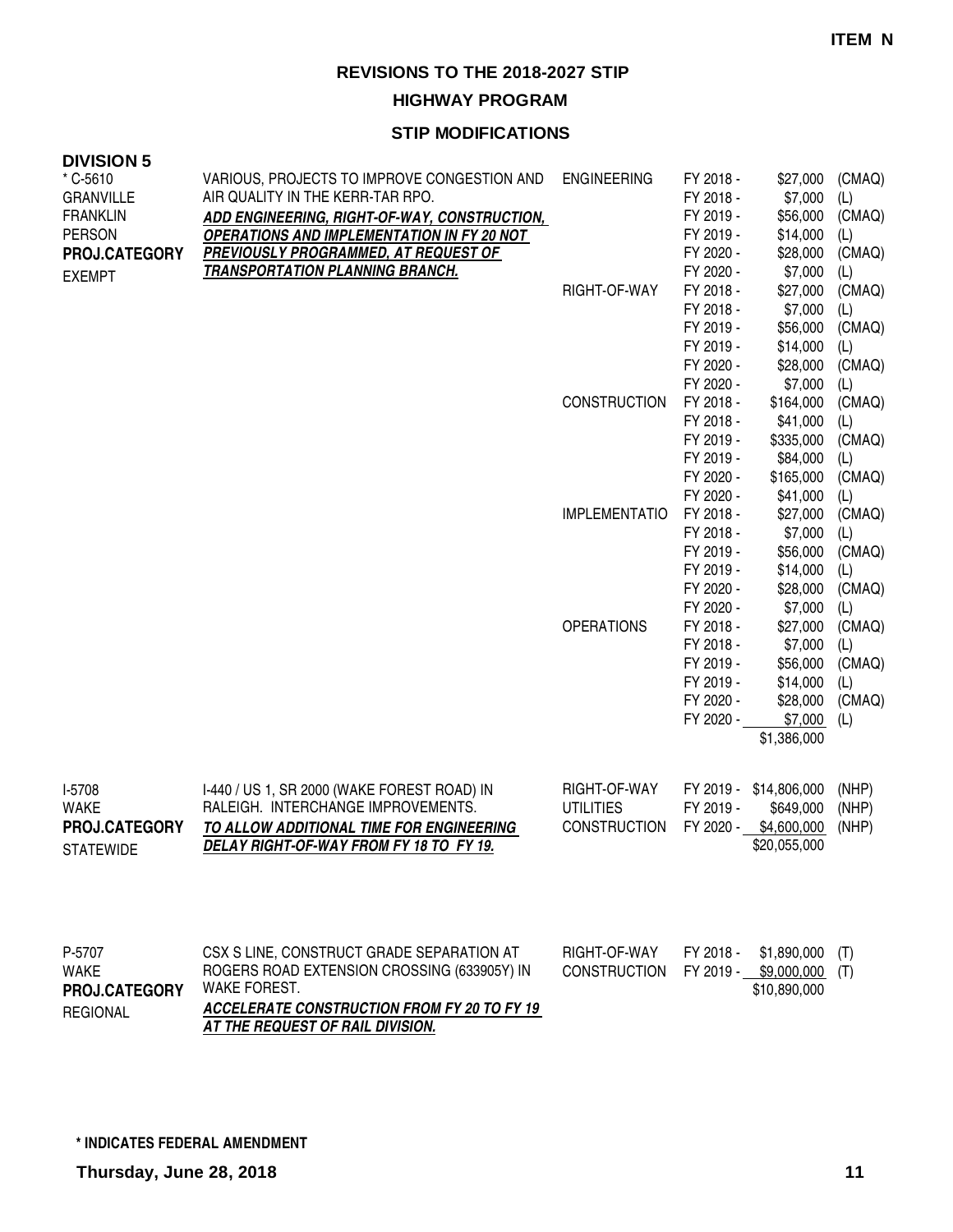**HIGHWAY PROGRAM**

| <b>DIVISION 5</b><br>P-5715<br><b>WAKE</b><br>PROJ.CATEGORY<br><b>REGIONAL</b>      | CSX, CROSSING 630607N AT NEW HOPE CHURCH<br>ROAD IN RALEIGH. CONSTRUCT GRADE SEPARATION.<br><b>ACCELERATE RIGHT-OF-WAY FROM FY 19 TO FY 18</b><br>AND CONSTRUCTION FROM FY 21 TO FY 19 AT THE<br><b>REQUEST OF RAIL DIVISION.</b> | RIGHT-OF-WAY<br><b>CONSTRUCTION</b>                     | FY 2018 -<br>\$3,300,000<br>FY 2019 - \$10,165,000<br>FY 2019 -<br>$$535,000$ (O)<br>\$14,000,000                                                                            | (T)<br>(T)                                               |
|-------------------------------------------------------------------------------------|-----------------------------------------------------------------------------------------------------------------------------------------------------------------------------------------------------------------------------------|---------------------------------------------------------|------------------------------------------------------------------------------------------------------------------------------------------------------------------------------|----------------------------------------------------------|
| * R-2814D<br><b>FRANKLIN</b><br>PROJ.CATEGORY<br><b>DIVISION</b>                    | US 401, SR 1103 (FLAT ROCK CHURCH ROAD /<br>CLIFTON POND ROAD) TO SR 1700 (FOX PARK ROAD)<br>SOUTH OF LOUISBURG<br><b>COST INCREASE EXCEEDING \$2 MILLION AND 25%</b><br><b>THRESHOLDS.</b>                                       | RIGHT-OF-WAY<br><b>UTILITIES</b><br><b>CONSTRUCTION</b> | \$2,916,000<br>FY 2022 -<br>FY 2022 -<br>\$1,270,000<br>FY 2024 - \$12,000,000<br>FY 2025 - \$12,000,000<br>FY 2026 - \$12,000,000<br>FY 2027 - \$12,000,000<br>\$52,186,000 | (STBG)<br>(STBG)<br>(STBG)<br>(STBG)<br>(STBG)<br>(STBG) |
| U-5745<br><b>DURHAM</b><br>PROJ.CATEGORY<br><b>REGIONAL</b>                         | NC 751 (HOPE VALLEY ROAD), SR 1183 (UNIVERSITY<br>DRIVE) INTERSECTION IN DURHAM. CONSTRUCT<br>ROUNDABOUT.<br>TO ALLOW ADDITIONAL TIME FOR RIGHT OF WAY<br>DELAY CONSTRUCTION FROM FY 18 TO FY 19.                                 | <b>CONSTRUCTION</b>                                     | FY 2019 - \$1,300,000 (T)<br>\$1,300,000                                                                                                                                     |                                                          |
| <b>DIVISION 6</b><br>* B-5339<br><b>HARNETT</b><br>PROJ.CATEGORY<br><b>DIVISION</b> | SR 1544 (GUY ROAD), REPLACE BRIDGE 420233 OVER<br><b>BLACK RIVER TRIBUTARY.</b><br><b>ACCELERATE CONSTRUCTION FROM FY 19 TO FY 18.</b>                                                                                            | RIGHT-OF-WAY<br><b>CONSTRUCTION</b>                     | FY 2018 -<br>\$80,000<br>\$770,000<br>FY 2018 -<br>\$850,000                                                                                                                 | (STBGOFF)<br>(STBGOFF)                                   |
| * B-5414<br><b>HARNETT</b><br><b>PROJ.CATEGORY</b><br><b>DIVISION</b>               | SR 1234 (LEAFLET CHURCH ROAD), REPLACE BRIDGE<br>420195 OVER BRANCH OF UPPER LITTLE RIVER.<br><b>ACCELERATE CONSTRUCTION FROM FY 19 TO FY 18.</b>                                                                                 | RIGHT-OF-WAY<br><b>CONSTRUCTION</b>                     | FY 2018 -<br>\$50,000<br>FY 2018 -<br>\$525,000<br>\$575,000                                                                                                                 | (STBGOFF)<br>(STBGOFF)                                   |
| B-5708<br><b>CUMBERLAND</b><br>PROJ.CATEGORY<br><b>STATEWIDE</b>                    | NC 24, REPLACE BRIDGE 250144 OVER SOUTH RIVER.<br><b>ACCELERATE RIGHT-OF-WAY FROM FY 23 TO FY 20</b><br><b>AND CONSTRUCTION FROM FY 24 TO FY 21.</b>                                                                              | RIGHT-OF-WAY<br><b>CONSTRUCTION</b>                     | FY 2020 -<br>\$204,000<br>FY 2021 -<br>\$2,040,000<br>FY 2022 -<br>\$2,040,000<br>\$4,284,000                                                                                | (T)<br>(T)<br>(T)                                        |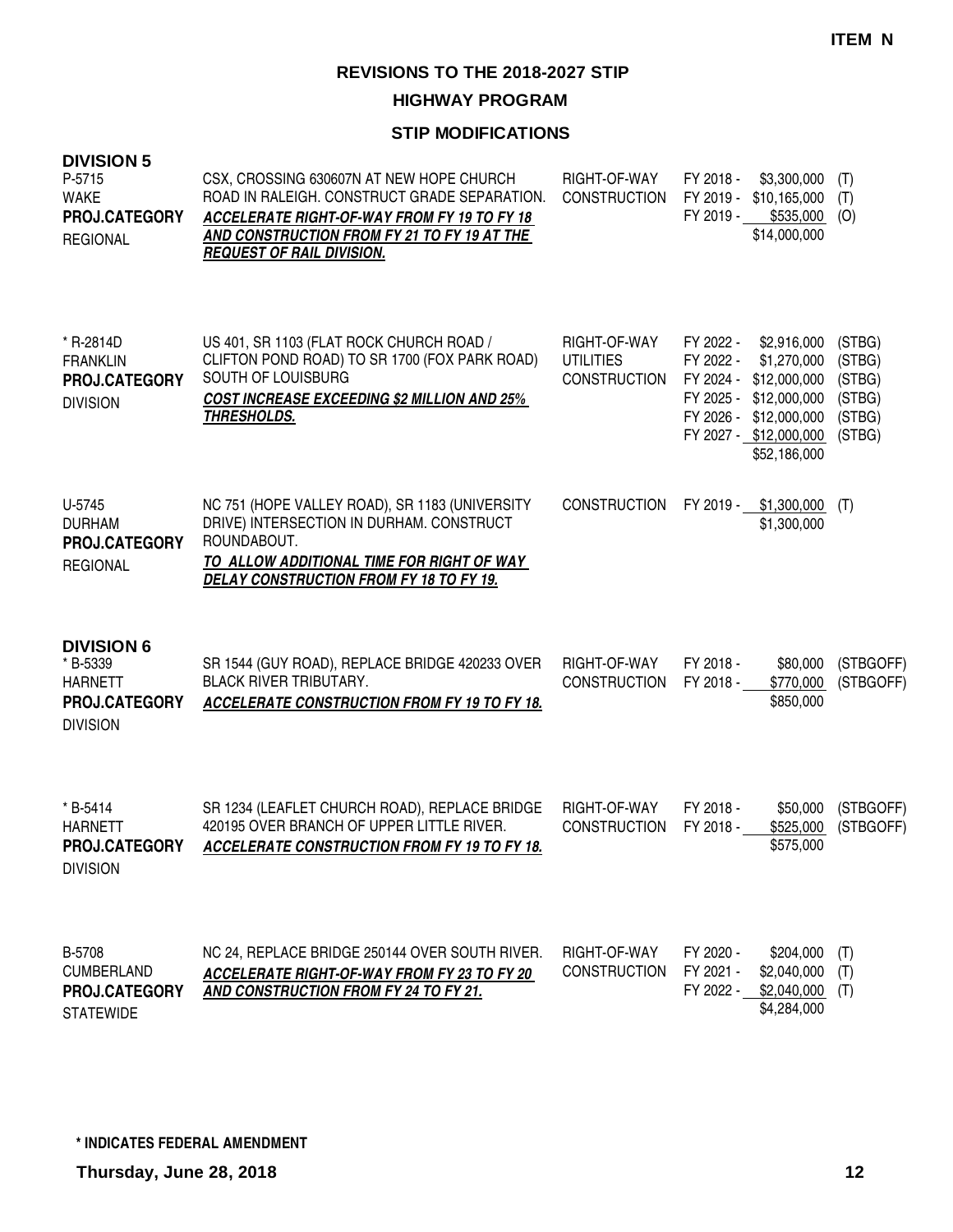## **HIGHWAY PROGRAM**

## **STIP MODIFICATIONS**

| <b>DIVISION 6</b>    |                                                  |              |                               |  |
|----------------------|--------------------------------------------------|--------------|-------------------------------|--|
| * I-5939             | 1-95, SOUTH CAROLINA STATE LINE (MILEMARKER 0.0) | CONSTRUCTION | FY 2022 - \$5,186,000 (NHPIM) |  |
| ROBESON              | TO NC 711 (MILEMARKER 16). PAVEMENT              |              | FY 2023 - \$5,187,000 (NHPIM) |  |
| <b>PROJ.CATEGORY</b> | <b>REHABILITATION</b>                            |              | \$10,373,000                  |  |
| <b>STATEWIDE</b>     | <b>MODIFY PROJECT DESCRIPTION.</b>               |              |                               |  |

#### **DIVISION 7**

| * C-5602        | VARIOUS, PROJECTS TO IMPROVE CONGESTION AND       | <b>ENGINEERING</b>   | FY 2018 - | \$4,000   | (CMAQ) |
|-----------------|---------------------------------------------------|----------------------|-----------|-----------|--------|
| <b>GUILFORD</b> | AIR QUALITY IN THE BURLINGTON-GRAHAM MPO.         |                      | FY 2018 - | \$1,000   | (L)    |
| ORANGE          | ADD ENGINEERING, RIGHT-OF-WAY, CONSTRUCTION,      |                      | FY 2019 - | \$9,000   | (CMAQ) |
| PROJ.CATEGORY   | <b>OPERATIONS AND IMPLEMENTATION IN FY 20 NOT</b> |                      | FY 2019 - | \$2,000   | (L)    |
| <b>EXEMPT</b>   | PREVIOUSLY PROGRAMMED, AT REQUEST OF              |                      | FY 2020 - | \$5,000   | (CMAQ) |
|                 | <b>TRANSPORTATION PLANNING BRANCH.</b>            |                      | FY 2020 - | \$1,000   | (L)    |
|                 |                                                   | RIGHT-OF-WAY         | FY 2018 - | \$4,000   | (CMAQ) |
|                 |                                                   |                      | FY 2018 - | \$1,000   | (L)    |
|                 |                                                   |                      | FY 2019 - | \$9,000   | (CMAQ) |
|                 |                                                   |                      | FY 2019 - | \$2,000   | (L)    |
|                 |                                                   |                      | FY 2020 - | \$5,000   | (CMAQ) |
|                 |                                                   |                      | FY 2020 - | \$1,000   | (L)    |
|                 |                                                   | <b>CONSTRUCTION</b>  | FY 2018 - | \$25,000  | (CMAQ) |
|                 |                                                   |                      | FY 2018 - | \$6,000   | (L)    |
|                 |                                                   |                      | FY 2019 - | \$52,000  | (CMAQ) |
|                 |                                                   |                      | FY 2019 - | \$13,000  | (L)    |
|                 |                                                   |                      | FY 2020 - | \$26,000  | (CMAQ) |
|                 |                                                   |                      | FY 2020 - | \$7,000   | (L)    |
|                 |                                                   | <b>IMPLEMENTATIO</b> | FY 2018 - | \$4,000   | (CMAQ) |
|                 |                                                   |                      | FY 2018 - | \$1,000   | (L)    |
|                 |                                                   |                      | FY 2019 - | \$9,000   | (CMAQ) |
|                 |                                                   |                      | FY 2019 - | \$2,000   | (L)    |
|                 |                                                   |                      | FY 2020 - | \$5,000   | (CMAQ) |
|                 |                                                   |                      | FY 2020 - | \$1,000   | (L)    |
|                 |                                                   | <b>OPERATIONS</b>    | FY 2018 - | \$4,000   | (CMAQ) |
|                 |                                                   |                      | FY 2018 - | \$1,000   | (L)    |
|                 |                                                   |                      | FY 2019 - | \$9,000   | (CMAQ) |
|                 |                                                   |                      | FY 2019 - | \$2,000   | (L)    |
|                 |                                                   |                      | FY 2020 - | \$5,000   | (CMAQ) |
|                 |                                                   |                      | FY 2020 - | \$1,000   | (L)    |
|                 |                                                   |                      |           | \$217,000 |        |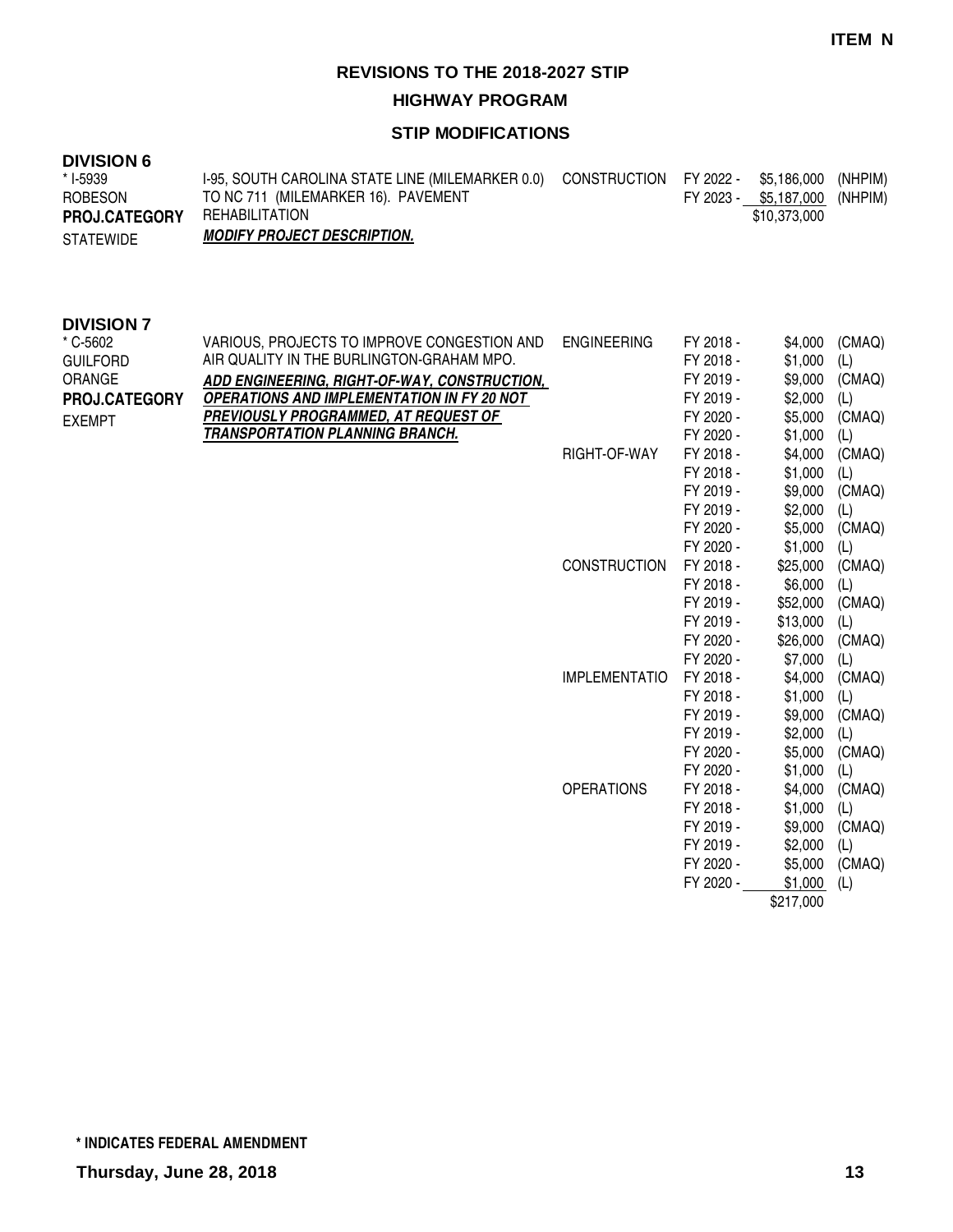**HIGHWAY PROGRAM**

#### **STIP MODIFICATIONS**

| <b>DIVISION 7</b><br>* C-5607                                  |                                                                                                                                                                                                                                                                                              | <b>ENGINEERING</b>                                      | FY 2018 -                                                                               | \$95,000                                                                                         | (CMAQ)                                                 |
|----------------------------------------------------------------|----------------------------------------------------------------------------------------------------------------------------------------------------------------------------------------------------------------------------------------------------------------------------------------------|---------------------------------------------------------|-----------------------------------------------------------------------------------------|--------------------------------------------------------------------------------------------------|--------------------------------------------------------|
| <b>GUILFORD</b><br>PROJ.CATEGORY<br><b>EXEMPT</b>              | VARIOUS, PROJECTS TO IMPROVE CONGESTION AND<br>AIR QUALITY IN THE GREENSBORO URBAN AREA MPO.<br>ADD ENGINEERING, RIGHT-OF-WAY, CONSTRUCTION,<br><b>OPERATIONS AND IMPLEMENTATION IN FY 20 NOT</b><br>PREVIOUSLY PROGRAMMED, AT REQUEST OF<br><b>TRANSPORTATION PLANNING BRANCH.</b>          |                                                         | FY 2018 -<br>FY 2019 -<br>FY 2019 -<br>FY 2020 -<br>FY 2020 -                           | \$24,000<br>\$195,000<br>\$49,000<br>\$96,000<br>\$24,000                                        | (L)<br>(CMAQ)<br>(L)<br>(CMAQ)<br>(L)                  |
|                                                                |                                                                                                                                                                                                                                                                                              | RIGHT-OF-WAY                                            | FY 2018 -<br>FY 2018 -<br>FY 2019 -<br>FY 2019 -<br>FY 2020 -                           | \$95,000<br>\$24,000<br>\$195,000<br>\$49,000<br>\$96,000                                        | (CMAQ)<br>(L)<br>(CMAQ)<br>(L)<br>(CMAQ)               |
|                                                                |                                                                                                                                                                                                                                                                                              | <b>CONSTRUCTION</b>                                     | FY 2020 -<br>FY 2018 -<br>FY 2018 -<br>FY 2019 -<br>FY 2019 -<br>FY 2020 -              | \$24,000<br>\$573,000<br>\$143,000<br>\$1,168,000<br>\$292,000<br>\$574,000                      | (L)<br>(CMAQ)<br>(L)<br>(CMAQ)<br>(L)<br>(CMAQ)        |
|                                                                |                                                                                                                                                                                                                                                                                              | <b>IMPLEMENTATIO</b>                                    | FY 2020 -<br>FY 2018 -<br>FY 2018 -<br>FY 2019 -<br>FY 2019 -<br>FY 2020 -              | \$144,000<br>\$95,000<br>\$24,000<br>\$195,000<br>\$49,000<br>\$96,000                           | (L)<br>(CMAQ)<br>(L)<br>(CMAQ)<br>(L)<br>(CMAQ)        |
|                                                                |                                                                                                                                                                                                                                                                                              | <b>OPERATIONS</b>                                       | FY 2020 -<br>FY 2018 -<br>FY 2018 -<br>FY 2019 -<br>FY 2019 -<br>FY 2020 -<br>FY 2020 - | \$24,000<br>\$95,000<br>\$24,000<br>\$195,000<br>\$49,000<br>\$96,000<br>\$24,000<br>\$4,826,000 | (L)<br>(CMAQ)<br>(L)<br>(CMAQ)<br>(L)<br>(CMAQ)<br>(L) |
| P-5721<br><b>GUILFORD</b><br>PROJ.CATEGORY<br><b>STATEWIDE</b> | NORFOLK SOUTHERN, JAMESTOWN SIDING IN<br>JAMESTOWN. CONSTRUCT EXTENSION.<br><b>ACCELERATE CONSTRUCTION FROM FY 21 TO FY 19</b><br><u>AT THE REQUEST OF THE RAIL DIVISION</u>                                                                                                                 | <b>CONSTRUCTION</b>                                     | FY 2019 -<br>FY 2019 -                                                                  | \$2,035,000<br>\$2,035,000<br>\$4,070,000                                                        | (T)<br>(O)                                             |
| R-5725<br><b>GUILFORD</b><br>PROJ.CATEGORY<br><b>REGIONAL</b>  | NC 68, SR 2129 (FOGLEMAN ROAD) TO NC 150<br>INTERSECTION IN OAK RIDGE. INTERSECTION<br>IMPROVEMENTS, ACCESS MANAGEMENT AND SAFETY<br>ENHANCEMENTS.<br><b>AT THE REQUEST OF THE DIVISION OFFICE, DELAY</b><br>RIGHT-OF-WAY FROM FY 18 TO FY 19 AND<br><b>CONSTRUCTION FROM FY 19 TO FY 20</b> | RIGHT-OF-WAY<br><b>UTILITIES</b><br><b>CONSTRUCTION</b> | FY 2019 -<br>FY 2019 -<br>FY 2020 -                                                     | \$1,287,000<br>\$500,000<br>\$5,911,000<br>\$7,698,000                                           | (T)<br>(T)<br>(T)                                      |

**\* INDICATES FEDERAL AMENDMENT**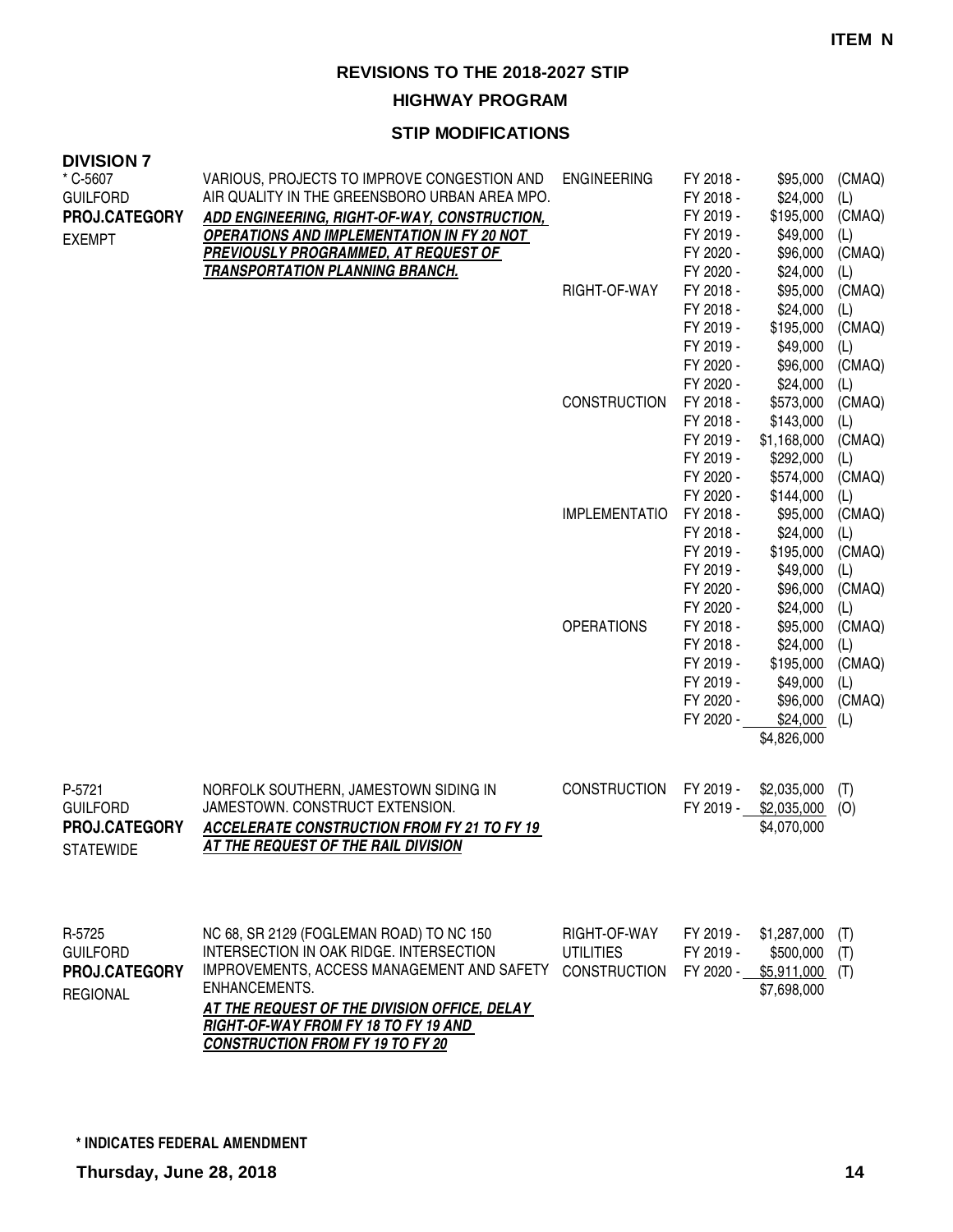**HIGHWAY PROGRAM**

| <b>DIVISION 7</b><br>* U-4758<br><b>GUILFORD</b><br>PROJ.CATEGORY<br><b>DIVISION</b>        | SR 1818 (JOHNSON STREET) / SR 1850 (SANDY RIDGE<br>ROAD), SR 1820 (SKEET CLUB ROAD) TO SOUTH OF I-<br>40 IN HIGH POINT. WIDEN TO FOUR LANES.<br>REVISE ROUTE DESCRIPTION TO REFLECT CORRECT<br>JURISDICTIONS AND RESULTANT DELETION FROM<br><b>GREENSBORO URBAN AREA MPO TIP</b>                                                     | RIGHT-OF-WAY<br><b>UTILITIES</b><br><b>CONSTRUCTION</b> | FY 2019 -<br>FY 2019 -<br>FY 2019 -<br>FY 2019 -<br>FY 2021 -                           | \$6,776,000<br>\$139,000<br>\$1,694,000<br>\$1,147,000<br>\$17,950,000<br>FY 2022 - \$17,950,000<br>\$45,656,000 | (HP)<br>(STBG)<br>(S(M))<br>(STBG)<br>(STBG)<br>(STBG) |
|---------------------------------------------------------------------------------------------|--------------------------------------------------------------------------------------------------------------------------------------------------------------------------------------------------------------------------------------------------------------------------------------------------------------------------------------|---------------------------------------------------------|-----------------------------------------------------------------------------------------|------------------------------------------------------------------------------------------------------------------|--------------------------------------------------------|
| Y-4807B<br><b>GUILFORD</b><br>PROJ.CATEGORY<br><b>DIVISION</b>                              | LOWDERMILK STREET SYKES AVENUE, PINE STREET<br>CROSSING CLOSURE AND LOWDERMILK STREET /<br>SYKES AVENUE REALIGNMENT IN GREENSBORO.<br>TO ALLOW ADDITIONAL TIME TO COMPLETE THE<br><b>DESIGN PHASE, DELAY RIGHT-OF-WAY FROM FY 18</b><br>TO FY 19 AND CONSTRUCTION FROM FY 19 TO FY 20,<br><u>AT THE REQUEST OF THE RAIL DIVISION</u> | RIGHT-OF-WAY<br><b>CONSTRUCTION</b>                     | FY 2019 -<br>FY 2020 -                                                                  | \$960,000<br>\$1,100,000<br>\$2,060,000                                                                          | (L)<br>(O)                                             |
| <b>DIVISION 8</b><br>* C-5605<br>ORANGE<br><b>DURHAM</b><br><b>CHATHAM</b><br>PROJ.CATEGORY | VARIOUS, PROJECTS TO IMPROVE CONGESTION AND<br>AIR QUALITY IN THE DURHAM / CHAPEL HILL /<br>CARRBORO MPO.<br><b>ADD ENGINEERING, RIGHT-OF-WAY, CONSTRUCTION,</b><br><b>OPERATIONS AND IMPLEMENTATION IN FY 20 NOT</b><br>PREVIOUSLY PROGRAMMED, AT REQUEST OF                                                                        | <b>ENGINEERING</b>                                      | FY 2018 -<br>FY 2018 -<br>FY 2019 -<br>FY 2019 -<br>FY 2020 -<br>FY 2020 -              | \$119,000<br>\$29,000<br>\$242,000<br>\$61,000<br>\$119,000<br>\$30,000                                          | (CMAQ)<br>(L)<br>(CMAQ)<br>(L)<br>(CMAQ)<br>(L)        |
| <b>EXEMPT</b>                                                                               | <b>TRANSPORTATION PLANNING BRANCH.</b>                                                                                                                                                                                                                                                                                               | RIGHT-OF-WAY                                            | FY 2018 -<br>FY 2018 -<br>FY 2019 -<br>FY 2019 -<br>FY 2020 -                           | \$119,000<br>\$29,000<br>\$242,000<br>\$61,000<br>\$119,000                                                      | (CMAQ)<br>(L)<br>(CMAQ)<br>(L)<br>(CMAQ)               |
|                                                                                             |                                                                                                                                                                                                                                                                                                                                      | <b>CONSTRUCTION</b>                                     | FY 2020 -<br>FY 2018 -<br>FY 2018 -<br>FY 2019 -<br>FY 2019 -<br>FY 2020 -              | \$30,000<br>\$713,000<br>\$178,000<br>\$1,453,000<br>\$363,000<br>\$714,000                                      | (L)<br>(CMAQ)<br>(L)<br>(CMAQ)<br>(L)<br>(CMAQ)        |
|                                                                                             |                                                                                                                                                                                                                                                                                                                                      | IMPLEMENTATIO FY 2018 -                                 | FY 2020 -<br>FY 2018 -<br>FY 2019 -<br>FY 2019 -<br>FY 2020 -                           | \$179,000<br>\$119,000<br>\$29,000<br>\$242,000<br>\$61,000<br>\$119,000                                         | (L)<br>(CMAQ)<br>(L)<br>(CMAQ)<br>(L)<br>(CMAQ)        |
|                                                                                             |                                                                                                                                                                                                                                                                                                                                      | <b>OPERATIONS</b>                                       | FY 2020 -<br>FY 2018 -<br>FY 2018 -<br>FY 2019 -<br>FY 2019 -<br>FY 2020 -<br>FY 2020 - | \$30,000<br>\$119,000<br>\$29,000<br>\$242,000<br>\$61,000<br>\$119,000<br>\$30,000<br>\$6,000,000               | (L)<br>(CMAQ)<br>(L)<br>(CMAQ)<br>(L)<br>(CMAQ)<br>(L) |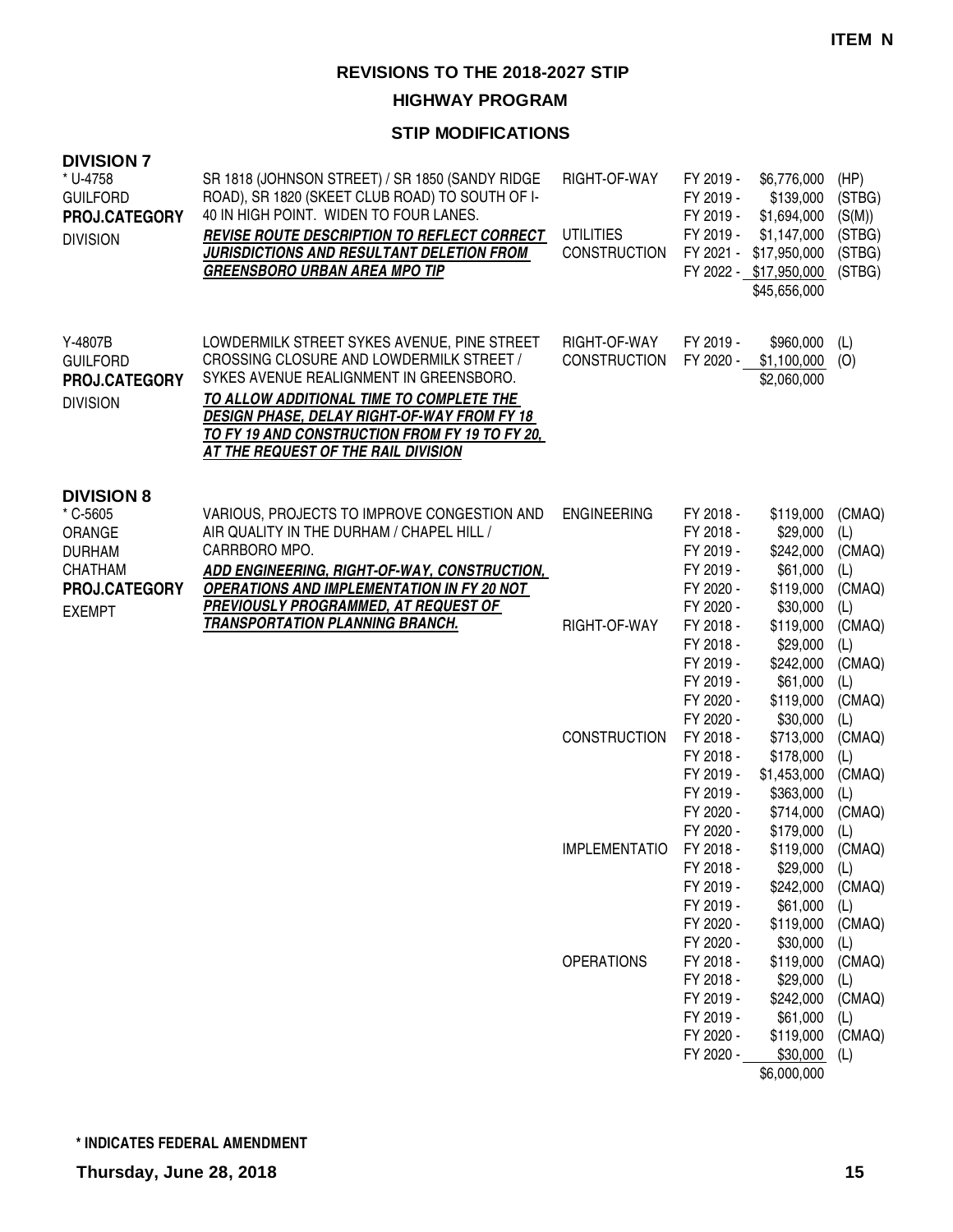**HIGHWAY PROGRAM**

| <b>DIVISION 8</b> |  |
|-------------------|--|
| $*$ C-5618        |  |

| $*$ C-5618<br><b>ORANGE</b> | VARIOUS, PROJECTS TO IMPROVE CONGESTION AND<br>AIR QUALITY IN THE TRIANGLE AREA RPO.              | <b>ENGINEERING</b>   | FY 2018 -              | \$11,000            | (CMAQ)        |
|-----------------------------|---------------------------------------------------------------------------------------------------|----------------------|------------------------|---------------------|---------------|
| <b>CHATHAM</b>              |                                                                                                   |                      | FY 2018 -<br>FY 2019 - | \$3,000<br>\$23,000 | (L)<br>(CMAQ) |
| PROJ.CATEGORY               | ADD ENGINEERING, RIGHT-OF-WAY, CONSTRUCTION,<br><b>OPERATIONS AND IMPLEMENTATION IN FY 20 NOT</b> |                      | FY 2019 -              | \$6,000             | (L)           |
|                             | PREVIOUSLY PROGRAMMED, AT REQUEST OF                                                              |                      | FY 2020 -              | \$12,000            | (CMAQ)        |
| <b>EXEMPT</b>               | TRANSPORTATION PLANNING BRANCH.                                                                   |                      | FY 2020 -              | \$3,000             | (L)           |
|                             |                                                                                                   | RIGHT-OF-WAY         | FY 2018 -              | \$11,000            | (CMAQ)        |
|                             |                                                                                                   |                      | FY 2018 -              | \$3,000             | (L)           |
|                             |                                                                                                   |                      | FY 2019 -              | \$23,000            | (CMAQ)        |
|                             |                                                                                                   |                      | FY 2019 -              | \$6,000             | (L)           |
|                             |                                                                                                   |                      | FY 2020 -              | \$12,000            | (CMAQ)        |
|                             |                                                                                                   |                      | FY 2020 -              | \$3,000             | (L)           |
|                             |                                                                                                   | <b>CONSTRUCTION</b>  | FY 2018 -              | \$68,000            | (CMAQ)        |
|                             |                                                                                                   |                      | FY 2018 -              | \$17,000            | (L)           |
|                             |                                                                                                   |                      | FY 2019 -              | \$138,000           | (CMAQ)        |
|                             |                                                                                                   |                      | FY 2019 -              | \$35,000            | (L)           |
|                             |                                                                                                   |                      | FY 2020 -              | \$68,000            | (CMAQ)        |
|                             |                                                                                                   |                      | FY 2020 -              | \$17,000            | (L)           |
|                             |                                                                                                   | <b>IMPLEMENTATIO</b> | FY 2018 -              | \$11,000            | (CMAQ)        |
|                             |                                                                                                   |                      | FY 2018 -              | \$3,000             | (L)           |
|                             |                                                                                                   |                      | FY 2019 -              | \$23,000            | (CMAQ)        |
|                             |                                                                                                   |                      | FY 2019 -              | \$6,000             | (L)           |
|                             |                                                                                                   |                      | FY 2020 -              | \$12,000            | (CMAQ)        |
|                             |                                                                                                   |                      | FY 2020 -              | \$3,000             | (L)           |
|                             |                                                                                                   | <b>OPERATIONS</b>    | FY 2018 -              | \$11,000            | (CMAQ)        |
|                             |                                                                                                   |                      | FY 2018 -              | \$3,000             | (L)           |
|                             |                                                                                                   |                      | FY 2019 -              | \$23,000            | (CMAQ)        |
|                             |                                                                                                   |                      | FY 2019 -              | \$6,000             | (L)           |
|                             |                                                                                                   |                      | FY 2020 -              | \$12,000            | (CMAQ)        |
|                             |                                                                                                   |                      | FY 2020 -              | \$3,000             | (L)           |
|                             |                                                                                                   |                      |                        | \$575,000           |               |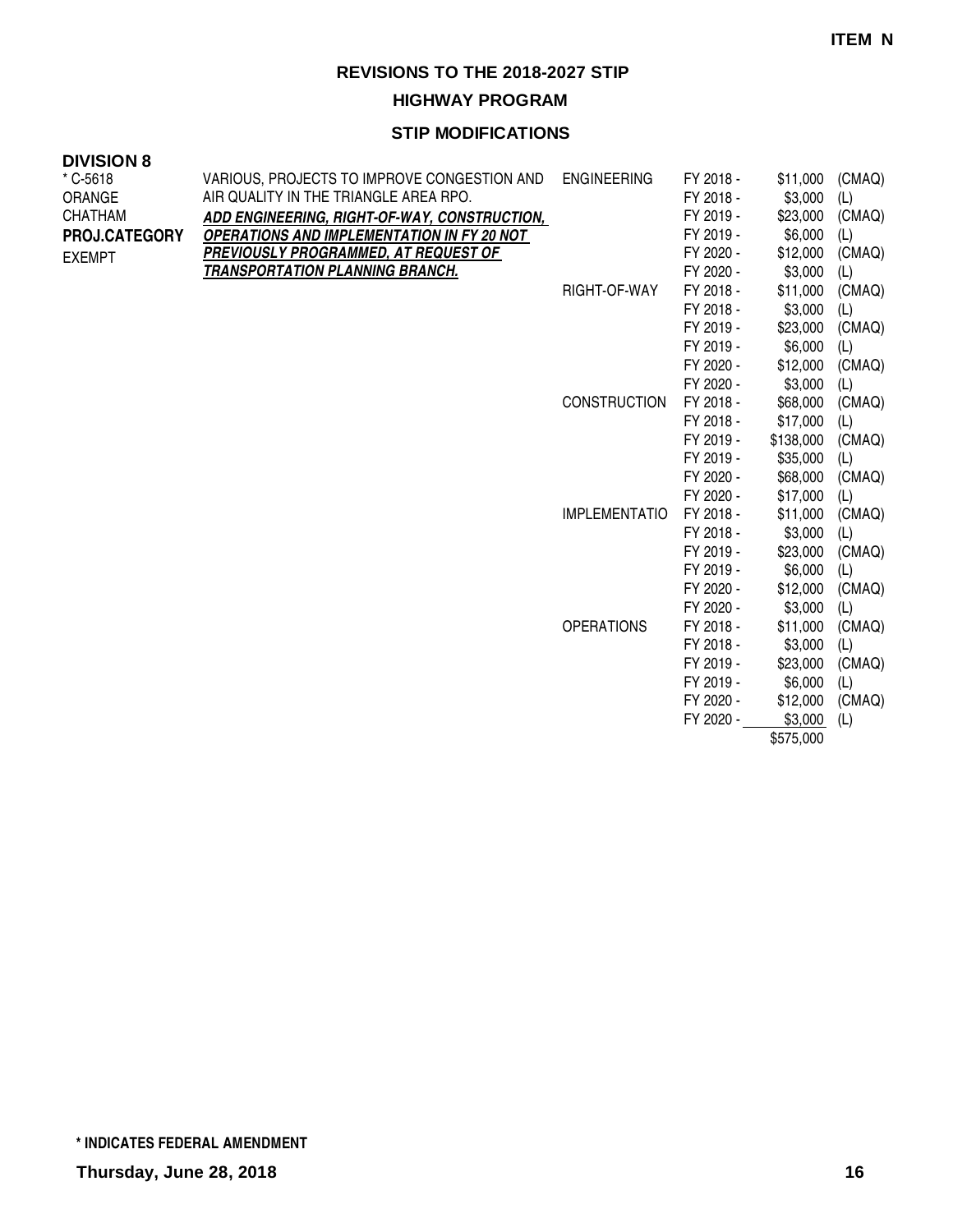**HIGHWAY PROGRAM**

#### **STIP MODIFICATIONS**

#### **DIVISION 9**

| * C-5609        | VARIOUS, PROJECTS TO IMPROVE CONGESTION AND       | <b>ENGINEERING</b>   | FY 2018 - | \$64,000  | (CMAQ) |
|-----------------|---------------------------------------------------|----------------------|-----------|-----------|--------|
| <b>DAVIDSON</b> | AIR QUALITY IN THE HIGH POINT MPO.                |                      | FY 2018 - | \$16,000  | (L)    |
| <b>GUILFORD</b> | ADD ENGINEERING, RIGHT-OF-WAY, CONSTRUCTION,      |                      | FY 2019 - | \$131,000 | (CMAQ) |
| <b>FORSYTH</b>  | <b>OPERATIONS AND IMPLEMENTATION IN FY 20 NOT</b> |                      | FY 2019 - | \$33,000  | (L)    |
| PROJ.CATEGORY   | PREVIOUSLY PROGRAMMED, AT REQUEST OF              |                      | FY 2020 - | \$65,000  | (CMAQ) |
| <b>EXEMPT</b>   | <b>TRANSPORTATION PLANNING BRANCH.</b>            |                      | FY 2020 - | \$16,000  | (L)    |
|                 |                                                   | RIGHT-OF-WAY         | FY 2018 - | \$64,000  | (CMAQ) |
|                 |                                                   |                      | FY 2018 - | \$16,000  | (L)    |
|                 |                                                   |                      | FY 2019 - | \$131,000 | (CMAQ) |
|                 |                                                   |                      | FY 2019 - | \$33,000  | (L)    |
|                 |                                                   |                      | FY 2020 - | \$65,000  | (CMAQ) |
|                 |                                                   |                      | FY 2020 - | \$16,000  | (L)    |
|                 |                                                   | <b>CONSTRUCTION</b>  | FY 2018 - | \$387,000 | (CMAQ) |
|                 |                                                   |                      | FY 2018 - | \$97,000  | (L)    |
|                 |                                                   |                      | FY 2019 - | \$789,000 | (CMAQ) |
|                 |                                                   |                      | FY 2019 - | \$197,000 | (L)    |
|                 |                                                   |                      | FY 2020 - | \$388,000 | (CMAQ) |
|                 |                                                   |                      | FY 2020 - | \$97,000  | (L)    |
|                 |                                                   | <b>IMPLEMENTATIO</b> | FY 2018 - | \$64,000  | (CMAQ) |
|                 |                                                   |                      | FY 2018 - | \$16,000  | (L)    |
|                 |                                                   |                      | FY 2019 - | \$131,000 | (CMAQ) |
|                 |                                                   |                      | FY 2019 - | \$33,000  | (L)    |
|                 |                                                   |                      | FY 2020 - | \$65,000  | (CMAQ) |
|                 |                                                   |                      | FY 2020 - | \$16,000  | (L)    |
|                 |                                                   | <b>OPERATIONS</b>    | FY 2018 - | \$64,000  | (CMAQ) |
|                 |                                                   |                      | FY 2018 - | \$16,000  | (L)    |
|                 |                                                   |                      | FY 2019 - | \$131,000 | (CMAQ) |
|                 |                                                   |                      | FY 2019 - | \$33,000  | (L)    |
|                 |                                                   |                      | FY 2020 - | \$65,000  | (CMAQ) |
|                 |                                                   |                      | FY 2020 - | \$16,000  | (L)    |

\$3,255,000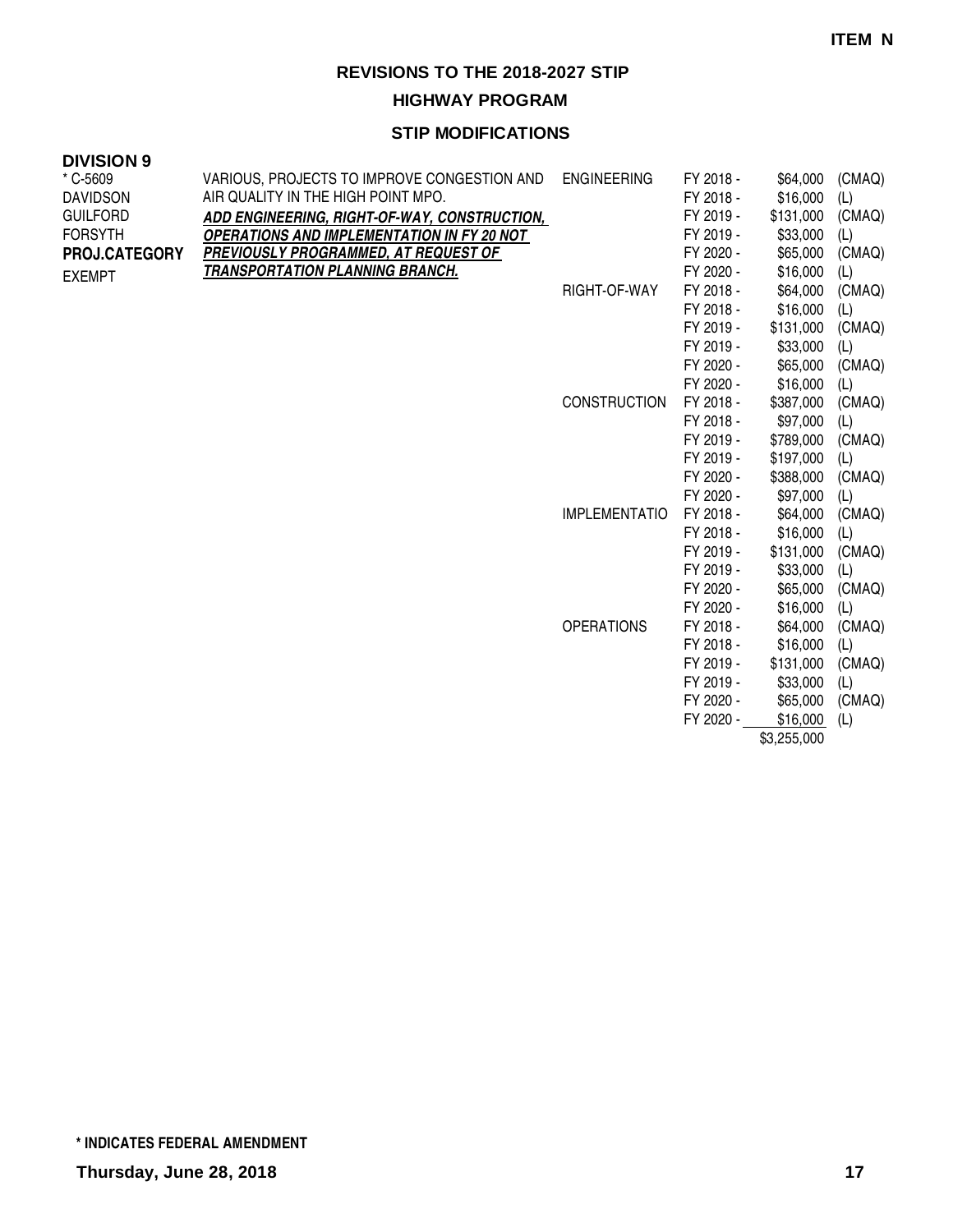**HIGHWAY PROGRAM**

#### **STIP MODIFICATIONS**

| <b>DIVISION 9</b>    |                                                   |                      |           |          |        |
|----------------------|---------------------------------------------------|----------------------|-----------|----------|--------|
| $*$ C-5614           | VARIOUS, PROJECTS TO IMPROVE CONGESTION AND       | <b>ENGINEERING</b>   | FY 2018 - | \$2,000  | (CMAQ) |
| <b>DAVIE</b>         | AIR QUALITY IN THE NORTHWEST PIEDMONT RPO.        |                      | FY 2018 - | \$1,000  | (L)    |
| <b>PROJ.CATEGORY</b> | ADD ENGINEERING, RIGHT-OF-WAY, CONSTRUCTION,      |                      | FY 2019 - | \$5,000  | (CMAQ) |
| <b>EXEMPT</b>        | <b>OPERATIONS AND IMPLEMENTATION IN FY 20 NOT</b> |                      | FY 2019 - | \$1,000  | (L)    |
|                      | <b>PREVIOUSLY PROGRAMMED, AT REQUEST OF</b>       |                      | FY 2020 - | \$3,000  | (CMAQ) |
|                      | <b>TRANSPORTATION PLANNING BRANCH.</b>            |                      | FY 2020 - | \$1,000  | (L)    |
|                      |                                                   | RIGHT-OF-WAY         | FY 2018 - | \$2,000  | (CMAQ) |
|                      |                                                   |                      | FY 2018 - | \$1,000  | (L)    |
|                      |                                                   |                      | FY 2019 - | \$5,000  | (CMAQ) |
|                      |                                                   |                      | FY 2019 - | \$1,000  | (L)    |
|                      |                                                   |                      | FY 2020 - | \$3,000  | (CMAQ) |
|                      |                                                   |                      | FY 2020 - | \$1,000  | (L)    |
|                      |                                                   | <b>CONSTRUCTION</b>  | FY 2018 - | \$15,000 | (CMAQ) |
|                      |                                                   |                      | FY 2018 - | \$4,000  | (L)    |
|                      |                                                   |                      | FY 2019 - | \$30,000 | (CMAQ) |
|                      |                                                   |                      | FY 2019 - | \$8,000  | (L)    |
|                      |                                                   |                      | FY 2020 - | \$15,000 | (CMAQ) |
|                      |                                                   |                      | FY 2020 - | \$4,000  | (L)    |
|                      |                                                   | <b>IMPLEMENTATIO</b> | FY 2018 - | \$2,000  | (CMAQ) |
|                      |                                                   |                      | FY 2018 - | \$1,000  | (L)    |
|                      |                                                   |                      | FY 2019 - | \$5,000  | (CMAQ) |
|                      |                                                   |                      | FY 2019 - | \$1,000  | (L)    |
|                      |                                                   |                      | FY 2020 - | \$3,000  | (CMAQ) |
|                      |                                                   |                      | FY 2020 - | \$1,000  | (L)    |
|                      |                                                   | <b>OPERATIONS</b>    | FY 2018 - | \$2,000  | (CMAQ) |
|                      |                                                   |                      | FY 2018 - | \$1,000  | (L)    |
|                      |                                                   |                      | FY 2019 - | \$5,000  | (CMAQ) |
|                      |                                                   |                      | FY 2019 - | \$1,000  | (L)    |

FY 2020 - \$3,000 (CMAQ) FY 2020 - \$1,000 (L)

\$128,000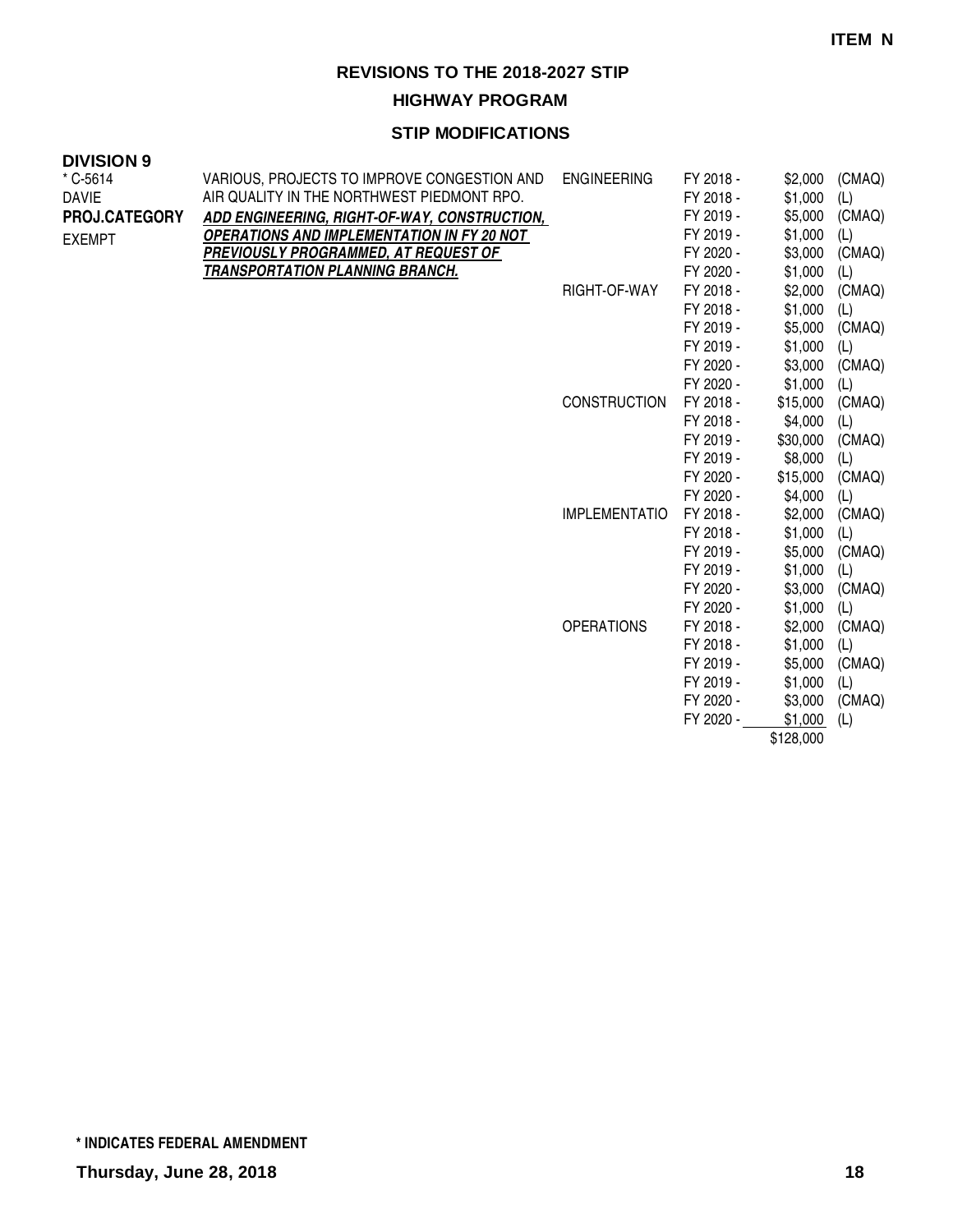**HIGHWAY PROGRAM**

| <b>DIVISION 9</b>          |                                                                                            |                      |                        |                            |               |
|----------------------------|--------------------------------------------------------------------------------------------|----------------------|------------------------|----------------------------|---------------|
| * C-5620<br><b>FORSYTH</b> | VARIOUS, PROJECTS TO IMPROVE CONGESTION AND<br>AIR QUALITY IN THE WINSTON-SALEM URBAN AREA | <b>ENGINEERING</b>   | FY 2018 -<br>FY 2018 - | \$97,000<br>\$24,000       | (CMAQ)<br>(L) |
| <b>DAVIE</b>               | MPO.                                                                                       |                      | FY 2019 -              | \$198,000                  | (CMAQ)        |
| <b>DAVIDSON</b>            | <b>ADD ENGINEERING, RIGHT-OF-WAY, CONSTRUCTION,</b>                                        |                      | FY 2019 -              | \$50,000                   | (L)           |
| PROJ.CATEGORY              | <b>OPERATIONS AND IMPLEMENTATION IN FY 20 NOT</b>                                          |                      | FY 2020 -              | \$97,000                   | (CMAQ)        |
| <b>EXEMPT</b>              | PREVIOUSLY PROGRAMMED, AT REQUEST OF                                                       |                      | FY 2020 -              | \$25,000                   | (L)           |
|                            | <b>TRANSPORTATION PLANNING BRANCH.</b>                                                     | RIGHT-OF-WAY         | FY 2018 -              | \$97,000                   | (CMAQ)        |
|                            |                                                                                            |                      | FY 2018 -              | \$24,000                   | (L)           |
|                            |                                                                                            |                      | FY 2019 -              | \$198,000                  | (CMAQ)        |
|                            |                                                                                            |                      | FY 2019 -              | \$50,000                   | (L)           |
|                            |                                                                                            |                      | FY 2020 -              | \$97,000                   | (CMAQ)        |
|                            |                                                                                            |                      | FY 2020 -              | \$25,000                   | (L)           |
|                            |                                                                                            | <b>CONSTRUCTION</b>  | FY 2018 -              | \$583,000                  | (CMAQ)        |
|                            |                                                                                            |                      | FY 2018 -              | \$146,000                  | (L)           |
|                            |                                                                                            |                      | FY 2019 -              | \$1,188,000                | (CMAQ)        |
|                            |                                                                                            |                      | FY 2019 -              | \$297,000                  | (L)           |
|                            |                                                                                            |                      | FY 2020 -              | \$584,000                  | (CMAQ)        |
|                            |                                                                                            |                      | FY 2020 -              | \$146,000                  | (L)           |
|                            |                                                                                            | <b>IMPLEMENTATIO</b> | FY 2018 -              | \$97,000                   | (CMAQ)        |
|                            |                                                                                            |                      | FY 2018 -              | \$24,000                   | (L)           |
|                            |                                                                                            |                      | FY 2019 -              | \$198,000                  | (CMAQ)        |
|                            |                                                                                            |                      | FY 2019 -              | \$50,000                   | (L)           |
|                            |                                                                                            |                      | FY 2020 -              | \$97,000                   | (CMAQ)        |
|                            |                                                                                            |                      | FY 2020 -              | \$25,000                   | (L)           |
|                            |                                                                                            | <b>OPERATIONS</b>    | FY 2018 -              | \$97,000                   | (CMAQ)        |
|                            |                                                                                            |                      | FY 2018 -              | \$24,000                   | (L)           |
|                            |                                                                                            |                      | FY 2019 -              | \$198,000                  | (CMAQ)        |
|                            |                                                                                            |                      | FY 2019 -              | \$50,000                   | (L)           |
|                            |                                                                                            |                      | FY 2020 -              | \$97,000                   | (CMAQ)        |
|                            |                                                                                            |                      | FY 2020 -              | \$25,000                   | (L)           |
|                            |                                                                                            |                      |                        | \$4,908,000                |               |
| P-5722                     |                                                                                            | <b>CONSTRUCTION</b>  |                        |                            |               |
| <b>DAVIDSON</b>            | NORFOLK SOUTHERN, KIMBERLY CLARK IN<br>LEXINGTON. CONSTRUCT LEAD.                          |                      | FY 2019 -<br>FY 2019 - | \$1,019,000<br>\$1,019,000 | (T)           |
|                            |                                                                                            |                      |                        | \$2,038,000                | (O)           |
| PROJ.CATEGORY              | <b>ACCELERATE CONSTRUCTION FROM FY 21 TO FY 19</b><br>AT THE REQUEST OF THE RAIL DIVISION  |                      |                        |                            |               |
| <b>REGIONAL</b>            |                                                                                            |                      |                        |                            |               |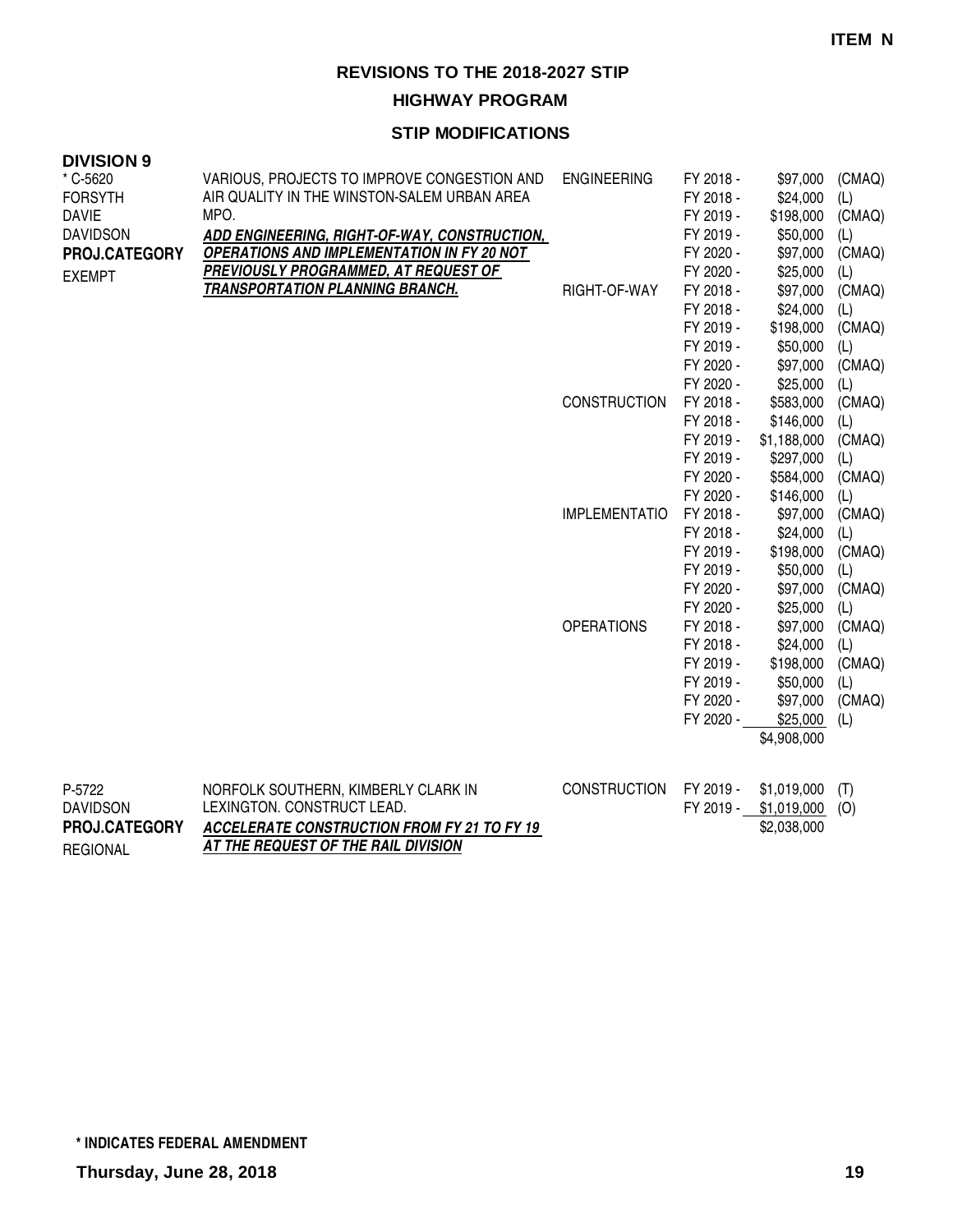**HIGHWAY PROGRAM**

| <b>DIVISION 9</b><br>U-2579AA<br><b>FORSYTH</b><br>PROJ.CATEGORY<br><b>REGIONAL</b> | FUTURE I-74, WINSTON-SALEM NORTHERN BELTWAY,<br>EASTERN SECTION, I-74 / US 311 TO I-40<br>TO ALLOW ADDITIONAL TIME FOR ELECTRIC UTILITY<br><b>COORDINATION, DELAY RIGHT-OF-WAY FROM FY 18</b><br><b>TO FY 19</b> | RIGHT-OF-WAY<br><b>UTILITIES</b><br><b>CONSTRUCTION</b><br>GARVEE CONSTR FY 2020 - | FY 2019 -<br>FY 2019 -<br>FY 2020 -<br>FY 2020 -<br>FY 2021 -<br>FY 2021 -<br>FY 2022 -<br>FY 2022 -<br>FY 2023 -<br>FY 2023 -<br>FY 2021 -<br>FY 2022 -<br>FY 2023 -<br>FY 2024 -<br>FY 2025 -<br>FY 2026 -<br>FY 2027 -<br>FY 2028 -<br>FY 2029 -              | \$4,885,000<br>\$700,000<br>\$5,925,000<br>\$2,500,000<br>\$5,925,000<br>\$2,500,000<br>\$5,925,000<br>\$2,500,000<br>\$5,925,000<br>\$2,500,000<br>\$3,432,000<br>\$3,432,000<br>\$3,432,000<br>\$3,432,000<br>\$3,432,000<br>\$3,432,000<br>\$3,432,000<br>\$3,432,000<br>\$3,432,000<br>\$3,432,000<br>POST YR \$27,456,000<br>\$101,061,000 | (T)<br>(T)<br>(NHP)<br>(S(M))<br>(NHP)<br>(S(M))<br>(NHP)<br>(S(M))<br>(NHP)<br>(S(M))<br>(NHP)<br>(NHP)<br>(NHP)<br>(NHP)<br>(NHP)<br>(NHP)<br>(NHP)<br>(NHP)<br>(NHP)<br>(NHP)<br>(NHP) |
|-------------------------------------------------------------------------------------|------------------------------------------------------------------------------------------------------------------------------------------------------------------------------------------------------------------|------------------------------------------------------------------------------------|------------------------------------------------------------------------------------------------------------------------------------------------------------------------------------------------------------------------------------------------------------------|-------------------------------------------------------------------------------------------------------------------------------------------------------------------------------------------------------------------------------------------------------------------------------------------------------------------------------------------------|-------------------------------------------------------------------------------------------------------------------------------------------------------------------------------------------|
| U-2579AB<br><b>FORSYTH</b><br>PROJ.CATEGORY<br><b>REGIONAL</b>                      | FUTURE I-74, WINSTON-SALEM NORTHERN BELTWAY,<br>EASTERN SECTION, I-40 TO US 421 / NC 150 /<br><b>BUSINESS 40</b><br>ACCELERATE RIGHT-OF-WAY FROM FY 19 TO FY 18<br>AT THE REQUEST OF THE ROADWAY DESIGN UNIT     | RIGHT-OF-WAY<br><b>UTILITIES</b><br><b>CONSTRUCTION</b><br>GARVEE CONSTR FY 2020 - | FY 2018 -<br>FY 2019 -<br>FY 2018 -<br>FY 2019 -<br>FY 2020 -<br>FY 2020 -<br>FY 2021 -<br>FY 2021 -<br>FY 2022 -<br>FY 2022 -<br>FY 2023 -<br>FY 2023 -<br>FY 2021 -<br>FY 2022 -<br>FY 2023 -<br>FY 2024 -<br>FY 2025 -<br>FY 2026 -<br>FY 2027 -<br>FY 2028 - | \$27,900,000<br>\$27,900,000<br>\$1,400,000<br>\$1,400,000<br>\$7,250,000<br>\$7,500,000<br>\$7,250,000<br>\$7,500,000<br>\$7,250,000<br>\$7,500,000<br>\$7,250,000<br>\$7,500,000<br>\$7,722,000<br>\$7,722,000<br>\$7,722,000<br>\$7,722,000<br>\$7,722,000<br>\$7,722,000<br>\$7,722,000<br>\$7,722,000<br>\$7,722,000                       | (T)<br>(T)<br>(T)<br>(T)<br>(NHP)<br>(S(M))<br>(NHP)<br>(S(M))<br>(NHP)<br>(S(M))<br>(NHP)<br>(S(M))<br>(NHP)<br>(NHP)<br>(NHP)<br>(NHP)<br>(NHP)<br>(NHP)<br>(NHP)<br>(NHP)<br>(NHP)     |
|                                                                                     |                                                                                                                                                                                                                  |                                                                                    | FY 2029 -                                                                                                                                                                                                                                                        | \$7,722,000<br>POST YR \$38,610,000<br>\$233,430,000                                                                                                                                                                                                                                                                                            | (NHP)<br>(NHP)                                                                                                                                                                            |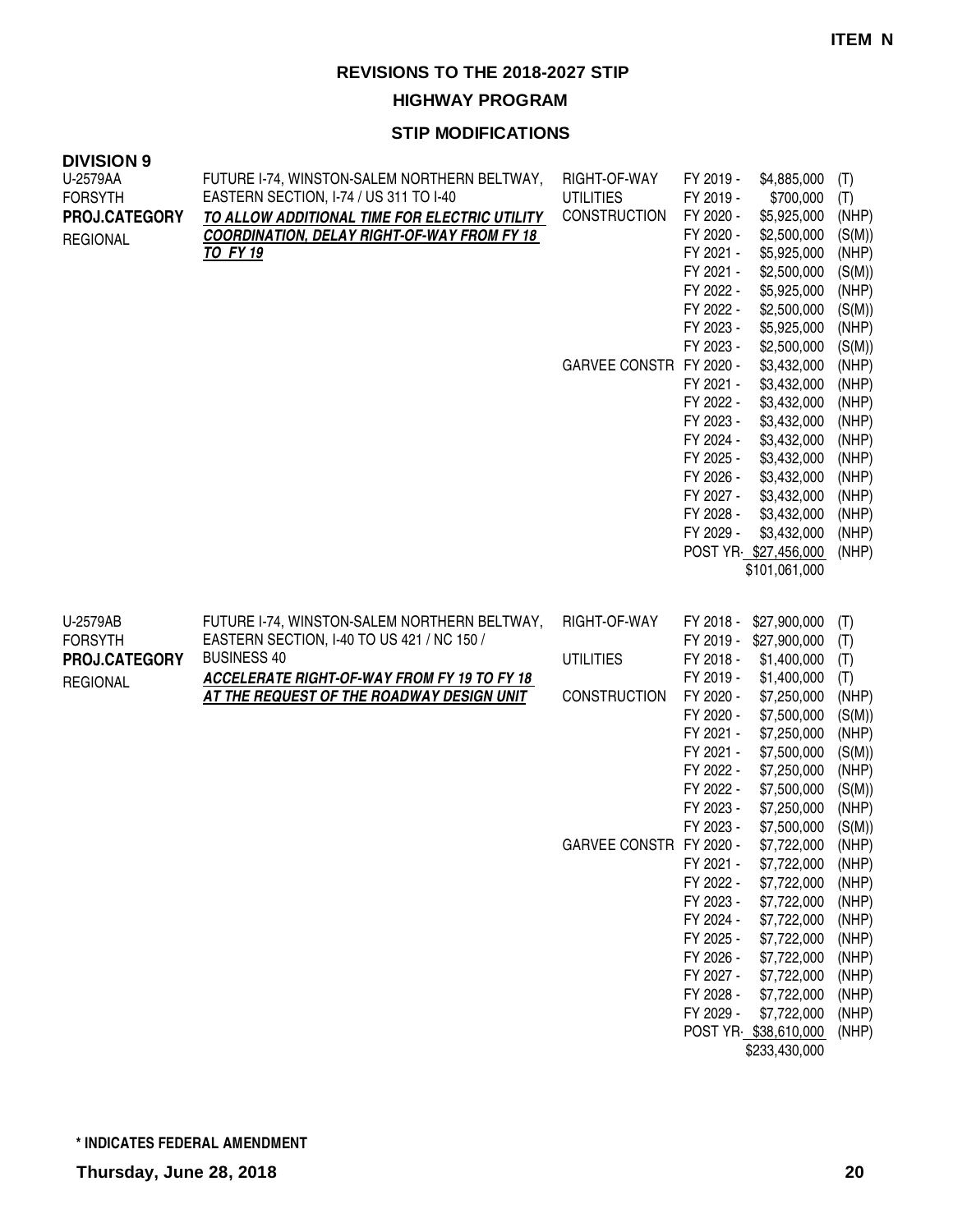**HIGHWAY PROGRAM**

| <b>DIVISION 9</b><br>U-2827BC<br><b>FORSYTH</b><br>PROJ.CATEGORY<br><b>REGIONAL</b>                 | US 158 / US 421 / NC 150 / BUSINESS 40, WEST OF<br>FOURTH STREET TO EAST OF CHURCH STREET -<br>TRAFFIC MITIGATION.<br><b>U-2827B SUB-BREAK CREATED FOR TRAFFIC</b><br><b>MITIGATION COMPONENT OF BUSINESS 40</b><br><b>CONSTRUCTION PROJECT.</b>                                    | CONSTRUCTION FY 2018 - \$14,874,240 (NHP)               |                                                                                         | \$14,874,240                                                                         |                                                        |
|-----------------------------------------------------------------------------------------------------|-------------------------------------------------------------------------------------------------------------------------------------------------------------------------------------------------------------------------------------------------------------------------------------|---------------------------------------------------------|-----------------------------------------------------------------------------------------|--------------------------------------------------------------------------------------|--------------------------------------------------------|
| * U-5757<br><b>DAVIDSON</b><br>PROJ.CATEGORY<br><b>REGIONAL</b>                                     | NC 8 (WINSTON ROAD), 9TH STREET TO SR 1408<br>(BIESECKER ROAD) IN LEXINGTON. WIDEN TO<br>MULTILANES.<br><b>COST INCREASE EXCEEDING \$2 MILLION AND 25%</b><br><b>THRESHOLDS.</b>                                                                                                    | RIGHT-OF-WAY<br><b>UTILITIES</b><br><b>CONSTRUCTION</b> | FY 2019 -                                                                               | FY 2019 - \$15,977,000<br>\$530,000<br>FY 2021 - \$4,500,000<br>\$21,007,000         | (T)<br>(T)<br>(T)                                      |
| <b>DIVISION 10</b><br>* C-5603<br><b>ROWAN</b><br><b>CABARRUS</b><br>PROJ.CATEGORY<br><b>EXEMPT</b> | VARIOUS, PROJECTS TO IMPROVE CONGESTION AND<br>AIR QUALITY IN THE CABARRUS-ROWAN MPO.<br>ADD ENGINEERING, RIGHT-OF-WAY, CONSTRUCTION,<br><b>OPERATIONS AND IMPLEMENTATION IN FY 20 NOT</b><br><b>PREVIOUSLY PROGRAMMED, AT REQUEST OF</b><br><b>TRANSPORTATION PLANNING BRANCH.</b> | <b>ENGINEERING</b>                                      | FY 2018 -<br>FY 2018 -<br>FY 2019 -<br>FY 2019 -<br>FY 2020 -                           | \$82,000<br>\$21,000<br>\$167,000<br>\$42,000<br>\$82,000                            | (CMAQ)<br>(L)<br>(CMAQ)<br>(L)<br>(CMAQ)               |
|                                                                                                     |                                                                                                                                                                                                                                                                                     | RIGHT-OF-WAY                                            | FY 2020 -<br>FY 2018 -<br>FY 2018 -<br>FY 2019 -<br>FY 2019 -<br>FY 2020 -<br>FY 2020 - | \$21,000<br>\$82,000<br>\$21,000<br>\$167,000<br>\$42,000<br>\$82,000<br>\$21,000    | (L)<br>(CMAQ)<br>(L)<br>(CMAQ)<br>(L)<br>(CMAQ)<br>(L) |
|                                                                                                     |                                                                                                                                                                                                                                                                                     | <b>CONSTRUCTION</b>                                     | FY 2018 -<br>FY 2018 -<br>FY 2019 -<br>FY 2019 -<br>FY 2020 -<br>FY 2020 -              | \$493,000<br>\$123,000<br>\$1,003,000<br>\$251,000<br>\$493,000<br>\$123,000         | (CMAQ)<br>(L)<br>(CMAQ)<br>(L)<br>(CMAQ)<br>(L)        |
|                                                                                                     |                                                                                                                                                                                                                                                                                     | <b>IMPLEMENTATIO</b>                                    | FY 2018 -<br>FY 2018 -<br>FY 2019 -<br>FY 2019 -<br>FY 2020 -<br>FY 2020 -              | \$82,000<br>\$21,000<br>\$167,000<br>\$42,000<br>\$82,000<br>\$21,000                | (CMAQ)<br>(L)<br>(CMAQ)<br>(L)<br>(CMAQ)<br>(L)        |
|                                                                                                     |                                                                                                                                                                                                                                                                                     | <b>OPERATIONS</b>                                       | FY 2018 -<br>FY 2018 -<br>FY 2019 -<br>FY 2019 -<br>FY 2020 -<br>FY 2020 -              | \$82,000<br>\$21,000<br>\$167,000<br>\$42,000<br>\$82,000<br>\$21,000<br>\$4,146,000 | (CMAQ)<br>(L)<br>(CMAQ)<br>(L)<br>(CMAQ)<br>(L)        |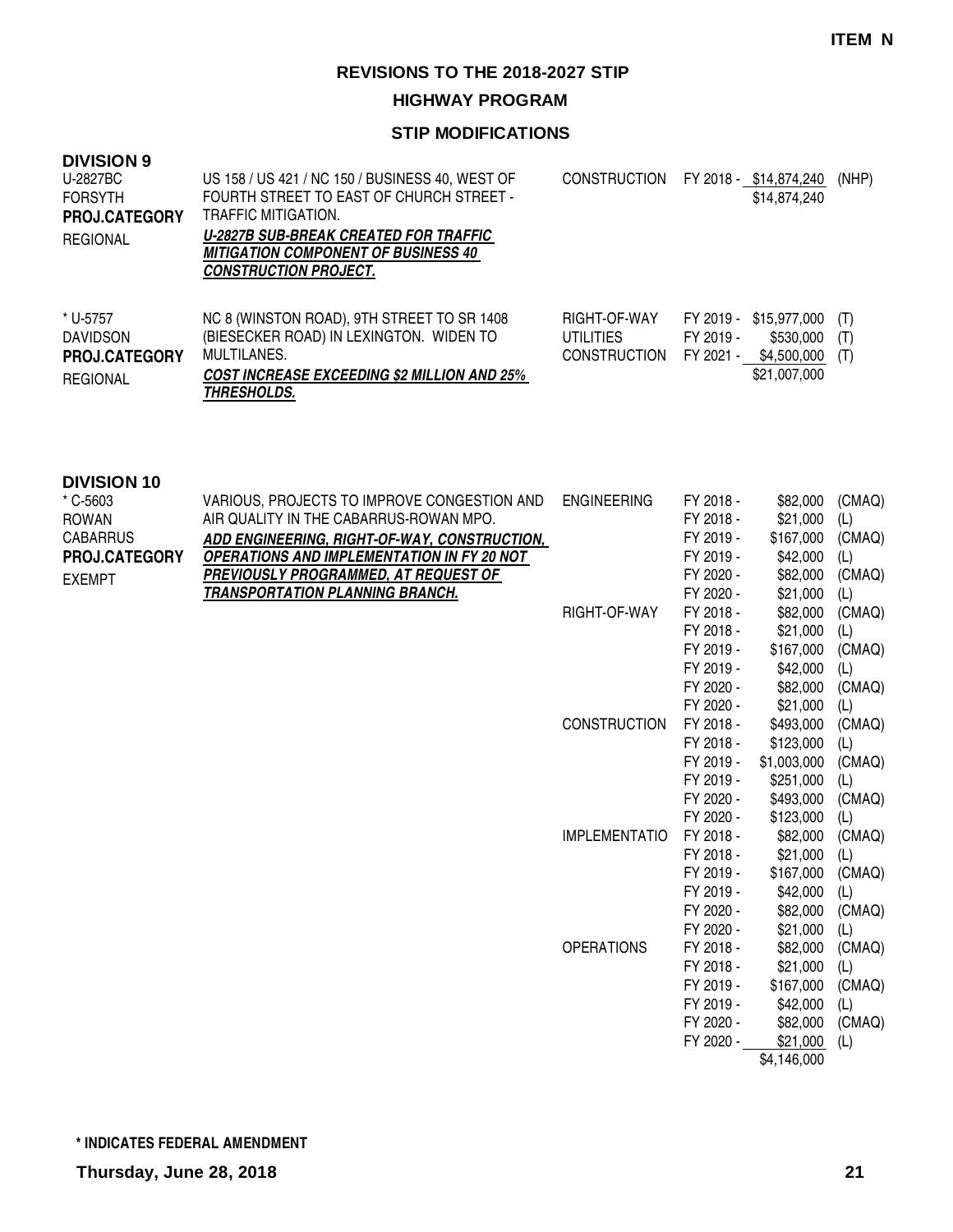**HIGHWAY PROGRAM**

| <b>DIVISION 10</b><br>EB-5829<br><b>MECKLENBURG</b><br>PROJ.CATEGORY<br><b>DIVISION</b> | MATTHEWS, CONSTRUCT FOUR MILE CREEK<br><b>GREENWAY CROSSING UNDER</b><br>SR 3448 (SOUTH TRADE STREET)<br><b>INCREASE FUNDING AT THE REQUEST OF THE MPO</b>                                                           | CONSTRUCTION                                            | FY 2018 -<br>\$1,445,000<br>FY 2018 - \$471,000<br>\$1,916,000                                                                                          | (STBGDA)<br>(L)                                |
|-----------------------------------------------------------------------------------------|----------------------------------------------------------------------------------------------------------------------------------------------------------------------------------------------------------------------|---------------------------------------------------------|---------------------------------------------------------------------------------------------------------------------------------------------------------|------------------------------------------------|
| R-5798<br><b>ANSON</b><br>PROJ.CATEGORY<br><b>STATEWIDE</b>                             | US 74 (ANDREW JACKSON HIGHWAY), GRAHAM<br>STREET TO SR 1749. CONSTRUCT MEDIAN.<br>TO ALLOW ADDITIONAL TIME FOR PLANNING AND<br><b>DESIGN DELAY CONSTRUCTION FROM FY 20 TO FY 21</b>                                  | RIGHT-OF-WAY<br><b>UTILITIES</b><br><b>CONSTRUCTION</b> | FY 2019 -<br>\$4,900,000<br>FY 2019 -<br>\$600,000<br>FY 2021 - \$11,300,000<br>\$16,800,000                                                            | (T)<br>(T)<br>(T)                              |
| * U-3467<br><b>UNION</b><br>PROJ.CATEGORY<br><b>REGIONAL</b>                            | NC 84, NC 16 TO SR 1008 (WAXHAW-INDIAN TRAIL<br>ROAD) IN WESLEY CHAPEL. CONSTRUCT FOUR LANE<br>ROADWAY, PART ON NEW LOCATION.<br><b>COST INCREASE EXCEEDING \$2 MILLION AND 25%</b><br><b>THRESHOLDS.</b>            | RIGHT-OF-WAY<br><b>UTILITIES</b><br><b>CONSTRUCTION</b> | FY 2018 -<br>\$15,250,000<br>FY 2018 -<br>\$800,000<br>FY 2019 -<br>\$10,333,000<br>FY 2020 -<br>\$10,334,000<br>FY 2021 - \$10,333,000<br>\$47,050,000 | (STBG)<br>(STBG)<br>(STBG)<br>(STBG)<br>(STBG) |
| U-5703A<br><b>UNION</b><br>PROJ.CATEGORY<br><b>STATEWIDE</b>                            | US 74 (ROOSEVELT BLVD), SR 1514 (ROCKY RIVER<br>ROAD) INTERSECTION. RECONFIGURE TO<br>SUPERSTREET.<br><b>PROJECT U-5703 BEING BROKEN INTO SEGMENTS A</b><br><b>AND B AT THE REQUEST OF THE DIVISION.</b>             | <b>CONSTRUCTION</b>                                     | FY 2019 -<br>\$1,100,000<br>\$1,100,000                                                                                                                 | (T)                                            |
| U-5703B<br><b>UNION</b><br>PROJ.CATEGORY<br><b>STATEWIDE</b>                            | US 74 (ROOSEVELT BLVD), REALIGN JAMES HAMILTON<br>ROAD TO INTERSECT WITH SR 1514 (ROCKY RIVER<br>ROAD) AT MYERS ROAD.<br><b>PROJECT U-5703 BEING BROKEN INTO SEGMENTS A</b><br>AND B AT THE REQUEST OF THE DIVISION. | <b>CONSTRUCTION</b>                                     | FY 2020 -<br>\$650,000<br>\$650,000                                                                                                                     | (T)                                            |
| Y-4810K<br><b>CABARRUS</b><br><b>PROJ.CATEGORY</b><br><b>STATEWIDE</b>                  | NORFOLK SOUTHERN MAINLINE, GRADE SEPARATION<br>AT ROGERS LAKE ROAD CROSSING (724408Y) IN<br>KANNAPOLIS.<br><b>ACCELERATE CONSTRUCTION FROM FY 20 TO FY 19</b>                                                        | RIGHT-OF-WAY<br><b>CONSTRUCTION</b>                     | FY 2018 -<br>\$2,800,000<br>FY 2019 -<br>\$8,850,000<br>FY 2019 -<br>\$450,000<br>\$12,100,000                                                          | (T)<br>(T)<br>(O)                              |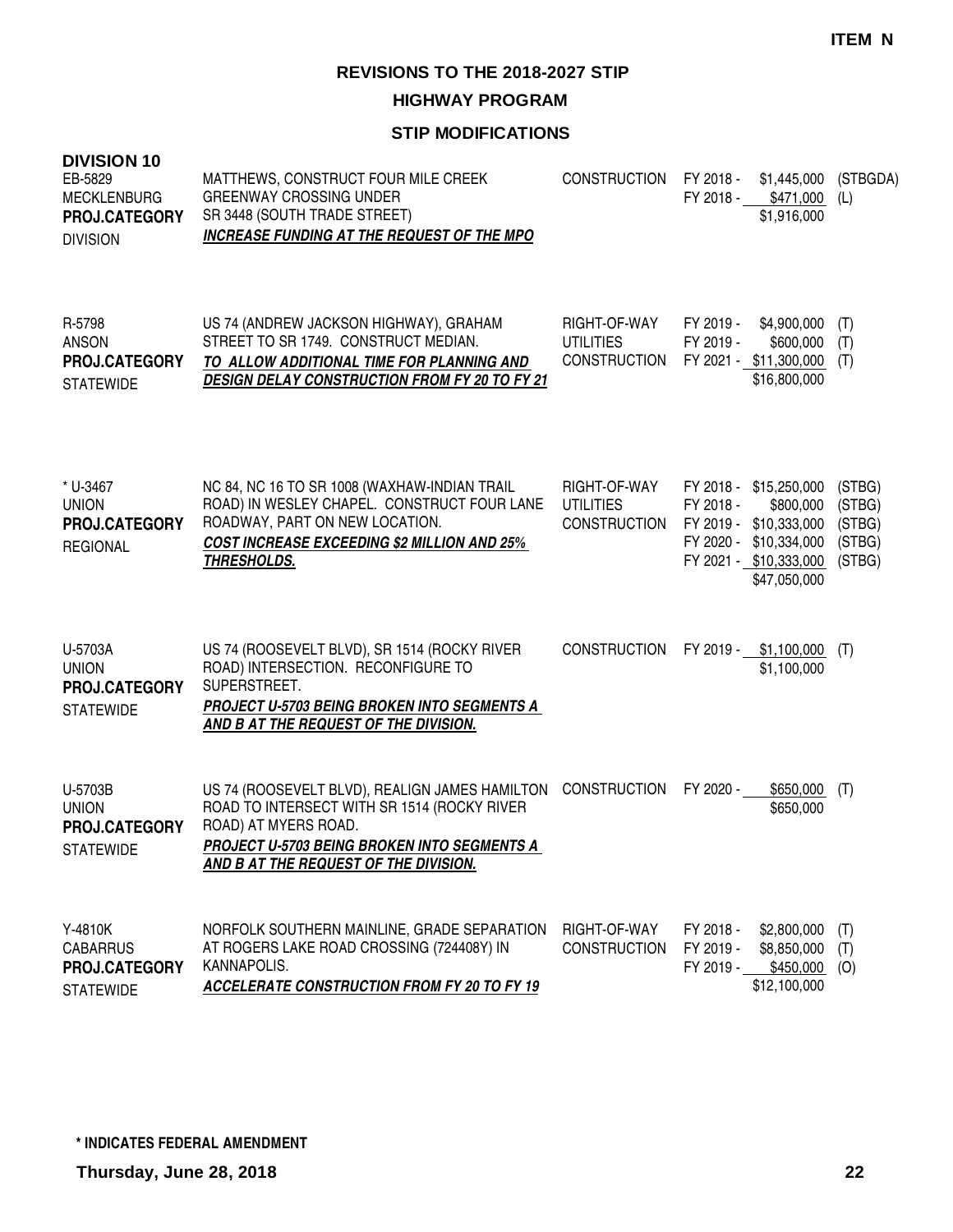**HIGHWAY PROGRAM**

| <b>DIVISION 11</b><br>B-5825<br>YADKIN<br>PROJ.CATEGORY<br><b>REGIONAL</b>            | NC 67, REPLACE BRIDGE 980035 OVER YADKIN RIVER.<br>TO ALLOW ADDITIONAL TIME FOR PLANNING AND<br><b>DESIGN DELAY CONSTRUCTION FROM FY 19 TO FY 20</b>                                                                                                  | RIGHT-OF-WAY<br><b>CONSTRUCTION</b>                       | FY 2019 -<br>\$830,000<br>FY 2020 -<br>\$3,467,000<br>FY 2021 -<br>\$3,466,000<br>FY 2022 - \$3,467,000<br>\$11,230,000   | (T)<br>(T)<br>(T)<br>(T) |
|---------------------------------------------------------------------------------------|-------------------------------------------------------------------------------------------------------------------------------------------------------------------------------------------------------------------------------------------------------|-----------------------------------------------------------|---------------------------------------------------------------------------------------------------------------------------|--------------------------|
| * B-5835<br>AVERY<br>PROJ.CATEGORY<br><b>DIVISION</b>                                 | SR 1306 (HICKS HOLLOW ROAD), REPLACE BRIDGE<br>050125 OVER ELK RIVER.<br>ACCELERATE RIGHT-OF-WAY FROM FY 21 TO FY 20<br>AND CONSTRUCTION FROM FY 22 TO FY 21                                                                                          | RIGHT-OF-WAY<br><b>CONSTRUCTION</b>                       | FY 2020 -<br>\$40,000<br>FY 2021 -<br>\$1,450,000<br>\$1,490,000                                                          | (STBGOFF)<br>(STBGOFF)   |
| <b>DIVISION 12</b><br>$I-5716$<br><b>CATAWBA</b><br>PROJ.CATEGORY<br><b>STATEWIDE</b> | I-40, SR 1007 (LENOIR RHYNE BOULEVARD)<br>INTERCHANGE. CONSTRUCT INTERCHANGE<br>IMPROVEMENTS.<br>TO ALLOW ADDITIONAL TIME FOR DESIGN DELAY<br>RIGHT-OF-WAY FROM FY 18 TO FY 19                                                                        | RIGHT-OF-WAY<br><b>CONSTRUCTION</b>                       | \$280,000<br>FY 2019 -<br>FY 2020 -<br>\$6,500,000<br>\$6,780,000                                                         | (NHP)<br>(NHP)           |
| R-5870<br>ALEXANDER<br>PROJ.CATEGORY<br><b>EXEMPT</b>                                 | ALEXANDER COUNTY, CONSTRUCT ACCESS ROAD<br>INTO ALEXANDER INDUSTRIAL PARK.<br>ADD RIGHT-OF-WAY IN FY 19 NOT PREVIOUSLY<br>PROGRAMMED AND TO ALLOW ADDITIONAL TIME<br><b>FOR PLANNING AND DESIGN DELAY CONSTRUCTION</b><br><b>FROM FY 20 TO FY 19.</b> | <b>ENGINEERING</b><br>RIGHT-OF-WAY<br><b>CONSTRUCTION</b> | FY 2018 -<br>\$300,000<br>FY 2019 -<br>\$75,000<br>\$1,125,000<br>FY 2019 -<br>\$1,500,000                                | (APD)<br>(APD)<br>(APD)  |
| <b>DIVISION 13</b><br>* EB-5807<br><b>BURKE</b><br>PROJ.CATEGORY<br><b>DIVISION</b>   | MORGANTON, MORGANTON DOWNTOWN GREENWAY<br>CONNECTOR.<br>ADD RIGHT-OF-WAY IN FY 18 AT THE REQUEST OF<br><b>THE MPO.</b>                                                                                                                                | RIGHT-OF-WAY<br><b>CONSTRUCTION</b>                       | FY 2018 -<br>FY 2018 -<br>\$13,000 (L)<br>FY 2018 -<br>\$1,285,000 (STBGDA)<br>FY 2018 -<br>$$321,000$ (L)<br>\$1,669,000 | \$50,000 (STBGDA)        |
| <b>I-5890</b><br><b>BUNCOMBE</b><br>PROJ.CATEGORY<br><b>STATEWIDE</b>                 | I-40, MILEMARKER 55 TO MILEMARKER 67.5.<br>PAVEMENT REHABILITATION.<br>TO ALLOW ADDITIONAL TIME FOR PLANNING AND<br><b>DESIGN DELAY CONSTRUCTION FROM FY 18 TO FY 19</b><br><b>PER THE 2016-2025 STIP.</b>                                            |                                                           | CONSTRUCTION FY 2019 - \$18,200,000<br>\$18,200,000                                                                       | (NHPIM)                  |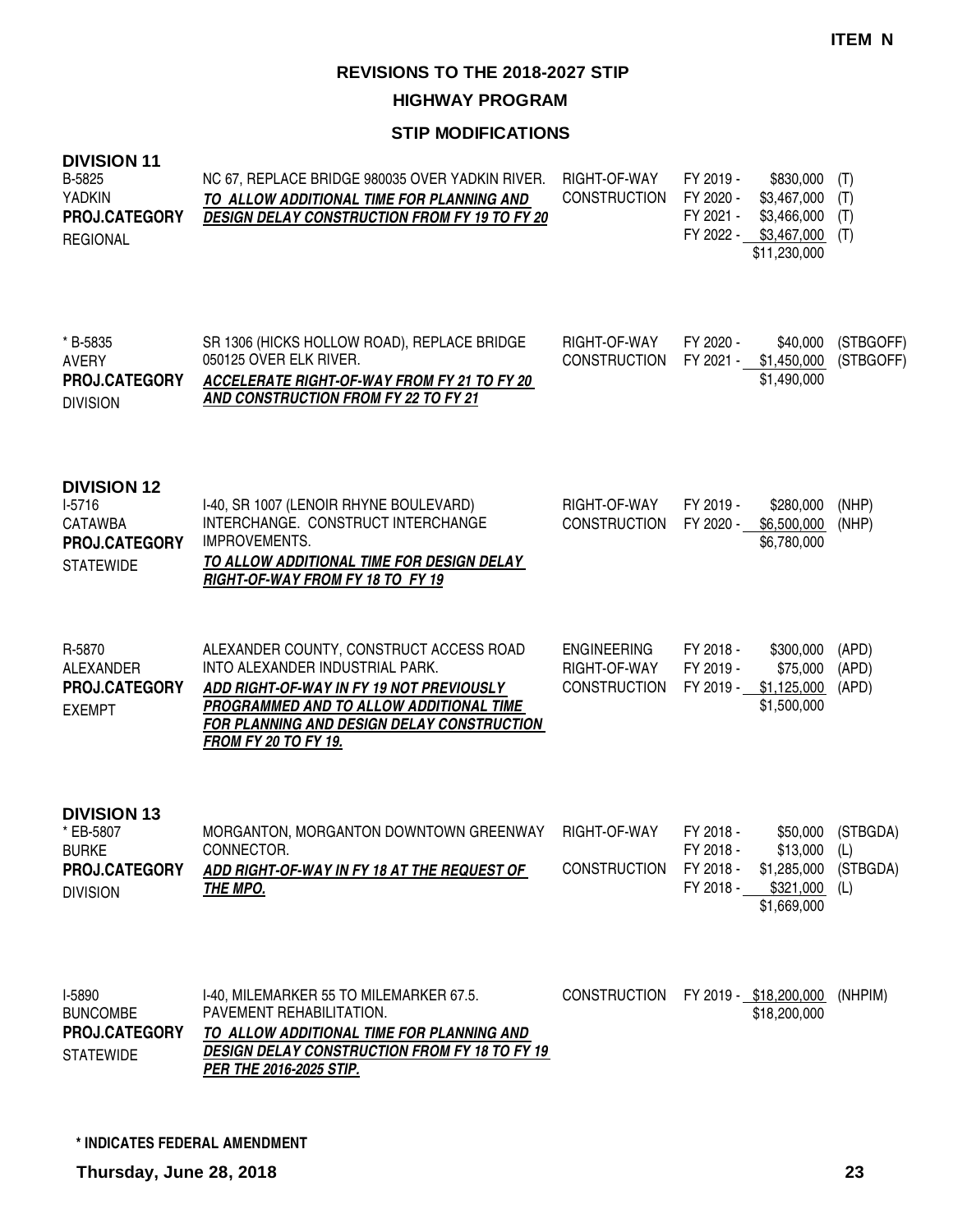**HIGHWAY PROGRAM**

| * R-5799<br>US 64, US 276, NC 280, US 64, US 276, NC 280 AND US<br>FY 2020 -<br>\$250,000<br>RIGHT-OF-WAY<br>(T)<br>64. CONSTRUCT INTERSECTION IMPROVEMENTS.<br><b>TRANSYLVANIA</b><br><b>UTILITIES</b><br>FY 2020 -<br>\$100,000<br>(T)<br><b>CONSTRUCTION</b><br>FY 2021 -<br>\$6,400,000<br><b>PROJ.CATEGORY</b><br>(T)<br><b>COST INCREASE EXCEEDING \$2 MILLION AND 25%</b><br>\$6,750,000<br><b>THRESHOLDS.</b><br><b>REGIONAL</b><br><b>STATEWIDE</b><br><b>ENGINEERING</b><br>(CMAQ)<br>* C-5600<br>VARIOUS, STATEWIDE CMAQ PROJECTS TO IMPROVE<br>FY 2018 -<br>\$817,000<br>AIR QUALITY WITHIN NONATTAINMENT AND<br>\$204,000<br>(S(M))<br><b>STATEWIDE</b><br>FY 2018 -<br>MAINTENANCE AREAS.<br>FY 2019 -<br>\$1,664,000<br>(CMAQ)<br>PROJ.CATEGORY<br>FY 2019 -<br>\$416,000<br>(S(M))<br>ADD ENGINEERING, RIGHT OF WAY, CONSTRUCTION,<br><b>EXEMPT</b><br><b>OPERATIONS AND IMPLEMENTATION IN FY 20 NOT</b><br>FY 2020 -<br>\$817,000<br>(CMAQ)<br>PREVIOUSLY PROGRAMMED, AT REQUEST OF<br>FY 2020 -<br>\$204,000<br>(S(M))<br><b>TRANSPORTATION PLANNING BRANCH.</b><br>RIGHT-OF-WAY<br>FY 2018 -<br>\$817,000<br>(CMAQ)<br>FY 2018 -<br>\$204,000<br>(S(M))<br>FY 2019 -<br>\$1,664,000<br>(CMAQ)<br>FY 2019 -<br>\$416,000<br>(S(M))<br>FY 2020 -<br>\$817,000<br>(CMAQ)<br>FY 2020 -<br>\$204,000<br>(S(M))<br><b>CONSTRUCTION</b><br>FY 2018 -<br>\$4,902,000<br>(CMAQ)<br>FY 2018 -<br>\$1,225,000<br>(S(M))<br>\$9,983,000<br>(CMAQ)<br>FY 2019 -<br>FY 2019 -<br>\$2,496,000<br>(S(M))<br>FY 2020 -<br>\$4,901,000<br>(CMAQ)<br>FY 2020 -<br>\$1,226,000<br>(S(M))<br><b>IMPLEMENTATIO</b><br>FY 2018 -<br>\$817,000<br>(CMAQ)<br>\$204,000<br>(S(M))<br>FY 2018 -<br>FY 2019 -<br>\$1,664,000<br>(CMAQ)<br>FY 2019 -<br>\$416,000<br>(S(M))<br>FY 2020 -<br>\$817,000<br>(CMAQ)<br>FY 2020 -<br>\$204,000<br>(S(M))<br><b>OPERATIONS</b><br>FY 2018 -<br>\$817,000<br>(CMAQ)<br>FY 2018 -<br>\$204,000<br>(S(M))<br>FY 2019 -<br>\$1,664,000<br>(CMAQ)<br>FY 2019 -<br>\$416,000<br>(S(M))<br>FY 2020 -<br>\$817,000<br>(CMAQ)<br>FY 2020 -<br>\$204,000<br>(S(M))<br>\$41,221,000 | <b>DIVISION 14</b><br>* R-5735<br><b>CHEROKEE</b><br>PROJ.CATEGORY<br><b>DIVISION</b> | US 19/US 74/ US 64/US 129, END OF 4-LANE DIVIDED<br>SECTION TO SR 1556 (MARTINS CREEK ROAD).<br><b>IMPROVE ROADWAY.</b><br><b>COST INCREASE EXCEEDING \$2 MILLION AND 25%</b><br><b>THRESHOLDS.</b> | RIGHT-OF-WAY<br><b>UTILITIES</b><br><b>CONSTRUCTION</b> | FY 2018 -<br>FY 2018 - | \$1,300,000<br>\$160,000<br>FY 2019 - \$10,900,000<br>\$12,360,000 | (T)<br>(T)<br>(T) |
|----------------------------------------------------------------------------------------------------------------------------------------------------------------------------------------------------------------------------------------------------------------------------------------------------------------------------------------------------------------------------------------------------------------------------------------------------------------------------------------------------------------------------------------------------------------------------------------------------------------------------------------------------------------------------------------------------------------------------------------------------------------------------------------------------------------------------------------------------------------------------------------------------------------------------------------------------------------------------------------------------------------------------------------------------------------------------------------------------------------------------------------------------------------------------------------------------------------------------------------------------------------------------------------------------------------------------------------------------------------------------------------------------------------------------------------------------------------------------------------------------------------------------------------------------------------------------------------------------------------------------------------------------------------------------------------------------------------------------------------------------------------------------------------------------------------------------------------------------------------------------------------------------------------------------------------------------------------------------------------------------------------------------------------------------------------------------------------------------------|---------------------------------------------------------------------------------------|-----------------------------------------------------------------------------------------------------------------------------------------------------------------------------------------------------|---------------------------------------------------------|------------------------|--------------------------------------------------------------------|-------------------|
|                                                                                                                                                                                                                                                                                                                                                                                                                                                                                                                                                                                                                                                                                                                                                                                                                                                                                                                                                                                                                                                                                                                                                                                                                                                                                                                                                                                                                                                                                                                                                                                                                                                                                                                                                                                                                                                                                                                                                                                                                                                                                                          |                                                                                       |                                                                                                                                                                                                     |                                                         |                        |                                                                    |                   |
|                                                                                                                                                                                                                                                                                                                                                                                                                                                                                                                                                                                                                                                                                                                                                                                                                                                                                                                                                                                                                                                                                                                                                                                                                                                                                                                                                                                                                                                                                                                                                                                                                                                                                                                                                                                                                                                                                                                                                                                                                                                                                                          |                                                                                       |                                                                                                                                                                                                     |                                                         |                        |                                                                    |                   |
|                                                                                                                                                                                                                                                                                                                                                                                                                                                                                                                                                                                                                                                                                                                                                                                                                                                                                                                                                                                                                                                                                                                                                                                                                                                                                                                                                                                                                                                                                                                                                                                                                                                                                                                                                                                                                                                                                                                                                                                                                                                                                                          |                                                                                       |                                                                                                                                                                                                     |                                                         |                        |                                                                    |                   |
|                                                                                                                                                                                                                                                                                                                                                                                                                                                                                                                                                                                                                                                                                                                                                                                                                                                                                                                                                                                                                                                                                                                                                                                                                                                                                                                                                                                                                                                                                                                                                                                                                                                                                                                                                                                                                                                                                                                                                                                                                                                                                                          |                                                                                       |                                                                                                                                                                                                     |                                                         |                        |                                                                    |                   |
|                                                                                                                                                                                                                                                                                                                                                                                                                                                                                                                                                                                                                                                                                                                                                                                                                                                                                                                                                                                                                                                                                                                                                                                                                                                                                                                                                                                                                                                                                                                                                                                                                                                                                                                                                                                                                                                                                                                                                                                                                                                                                                          |                                                                                       |                                                                                                                                                                                                     |                                                         |                        |                                                                    |                   |
|                                                                                                                                                                                                                                                                                                                                                                                                                                                                                                                                                                                                                                                                                                                                                                                                                                                                                                                                                                                                                                                                                                                                                                                                                                                                                                                                                                                                                                                                                                                                                                                                                                                                                                                                                                                                                                                                                                                                                                                                                                                                                                          |                                                                                       |                                                                                                                                                                                                     |                                                         |                        |                                                                    |                   |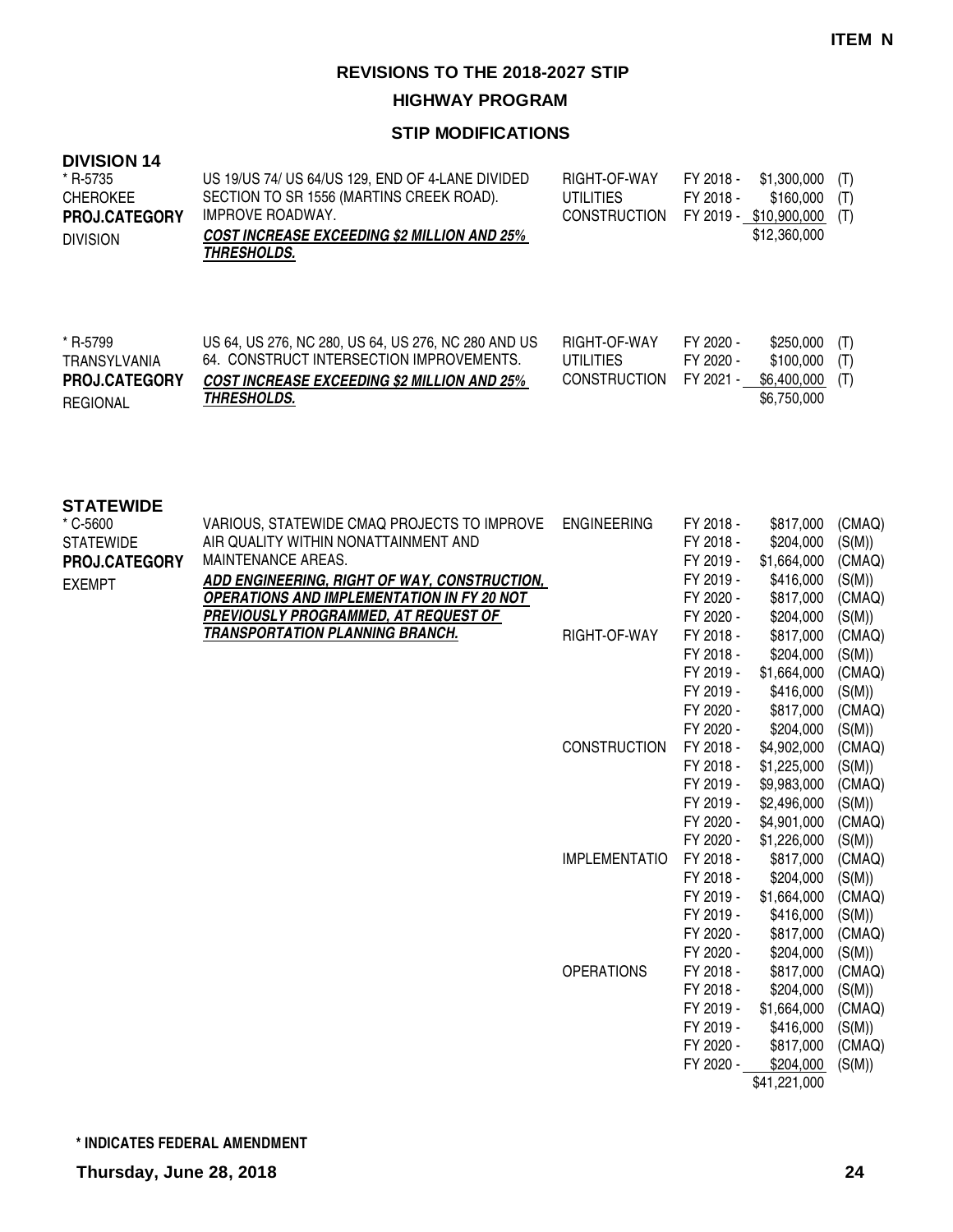**HIGHWAY PROGRAM**

#### **STIP MODIFICATIONS**

| <b>STATEWIDE</b>     |                                                           |                      |                        |                       |        |
|----------------------|-----------------------------------------------------------|----------------------|------------------------|-----------------------|--------|
| $*$ C-5601           | VARIOUS, CMAQ PROJECTS TO IMPROVE AIR QUALITY ENGINEERING |                      | FY 2018 -              | \$117,000             | (CMAQ) |
| <b>STATEWIDE</b>     | ACROSS MULTIPLE NONATTAINMENT AND                         |                      | FY 2018 -              | \$30,000              | (L)    |
| <b>PROJ.CATEGORY</b> | <b>MAINTENANCE AREAS.</b>                                 |                      | FY 2019 -              | \$239,000             | (CMAQ) |
| <b>EXEMPT</b>        | ADD ENGINEERING, RIGHT OF WAY, CONSTRUCTION,              |                      | FY 2019 -              | \$60,000              | (L)    |
|                      | <b>OPERATIONS AND IMPLEMENTATION IN FY 20 NOT</b>         |                      | FY 2020 -              | \$118,000             | (CMAQ) |
|                      | PREVIOUSLY PROGRAMMED, AT REQUEST OF                      |                      | FY 2020 -              | \$29,000              | (L)    |
|                      | <b>TRANSPORTATION PLANNING BRANCH.</b>                    | RIGHT-OF-WAY         | FY 2018 -              | \$117,000             | (CMAQ) |
|                      |                                                           |                      | FY 2018 -              | \$30,000              | (L)    |
|                      |                                                           |                      | FY 2019 -              | \$239,000             | (CMAQ) |
|                      |                                                           |                      | FY 2019 -              | \$60,000              | (L)    |
|                      |                                                           |                      | FY 2020 -              | \$118,000             | (CMAQ) |
|                      |                                                           |                      | FY 2020 -              | \$29,000              | (L)    |
|                      |                                                           | <b>CONSTRUCTION</b>  | FY 2018 -              | \$703,000             | (CMAQ) |
|                      |                                                           |                      | FY 2018 -              | \$176,000             | (L)    |
|                      |                                                           |                      | FY 2019 -              | \$1,433,000           | (CMAQ) |
|                      |                                                           |                      | FY 2019 -              | \$358,000             | (L)    |
|                      |                                                           |                      | FY 2020 -              | \$704,000             | (CMAQ) |
|                      |                                                           |                      | FY 2020 -              | \$176,000             | (L)    |
|                      |                                                           | <b>IMPLEMENTATIO</b> | FY 2018 -              | \$117,000             | (CMAQ) |
|                      |                                                           |                      | FY 2018 -              | \$30,000              | (L)    |
|                      |                                                           |                      | FY 2019 -              | \$239,000             | (CMAQ) |
|                      |                                                           |                      | FY 2019 -              | \$60,000              | (L)    |
|                      |                                                           |                      | FY 2020 -              | \$118,000             | (CMAQ) |
|                      |                                                           |                      | FY 2020 -              | \$29,000              | (L)    |
|                      |                                                           | <b>OPERATIONS</b>    | FY 2018 -              | \$117,000             | (CMAQ) |
|                      |                                                           |                      | FY 2018 -              | \$30,000              | (L)    |
|                      |                                                           |                      | FY 2019 -              | \$239,000             | (CMAQ) |
|                      |                                                           |                      | FY 2019 -              | \$60,000              | (L)    |
|                      |                                                           |                      | FY 2020 -<br>FY 2020 - | \$118,000<br>\$29,000 | (CMAQ) |
|                      |                                                           |                      |                        |                       | (L)    |

\$5,922,000

#### **STIP DELETIONS**

| <b>DIVISION 5</b>    |                                                                  |              |           |                          |  |
|----------------------|------------------------------------------------------------------|--------------|-----------|--------------------------|--|
| R-5705D              | NC 55, SR 4809 (JICARILLA LANE) TO NC 42 IN FUQUAY- RIGHT-OF-WAY |              | POST YR . | \$3,378,000 (T)          |  |
| WAKE                 | VARINA.                                                          | UTILITIES.   | POST YR I | \$405,000 (T)            |  |
| <b>PROJ.CATEGORY</b> | DELETE, WORK TO BE ACCOMPLISHED UNDER                            | CONSTRUCTION |           | POST YR \$25,272,000 (T) |  |
| REGIONAL             | <b>PROJECT R-5705C.</b>                                          |              |           | \$29.055.000             |  |